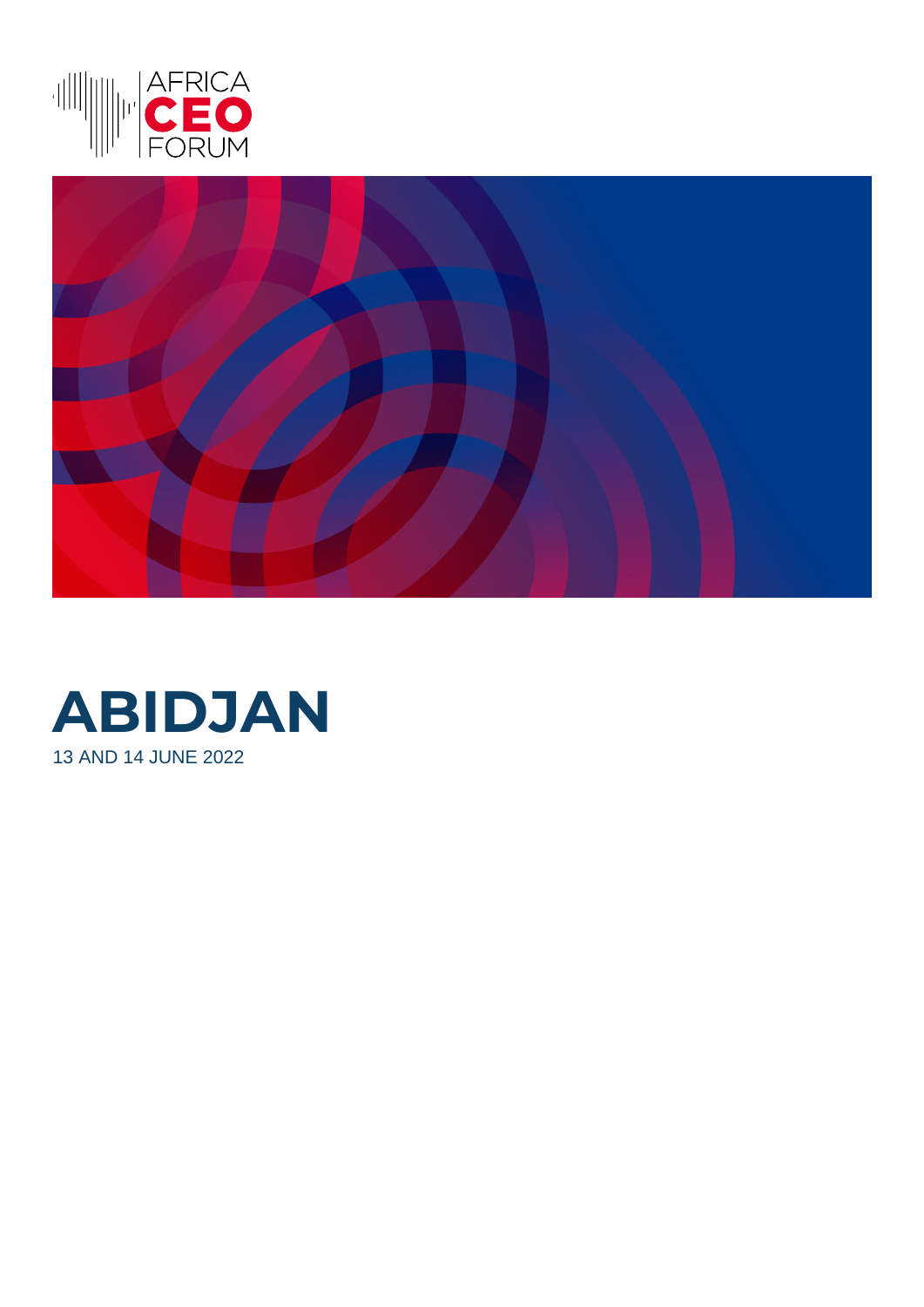

**08:15 - 09:00 GMT**

## **OPENING CEREMONY**

### **Master of Ceremonies**

• Nozipho TSHABALALA / CEO, The Conversation Strategists

- Amir BEN YAHMED / Managing Director, Jeune Afrique Media Group & President and Founder, AFRICA CEO FORUM
- Makhtar DIOP / Managing Director, International Finance Corporation (IFC)
- S.E. Alassane OUATTARA / President, République de Côte d'Ivoire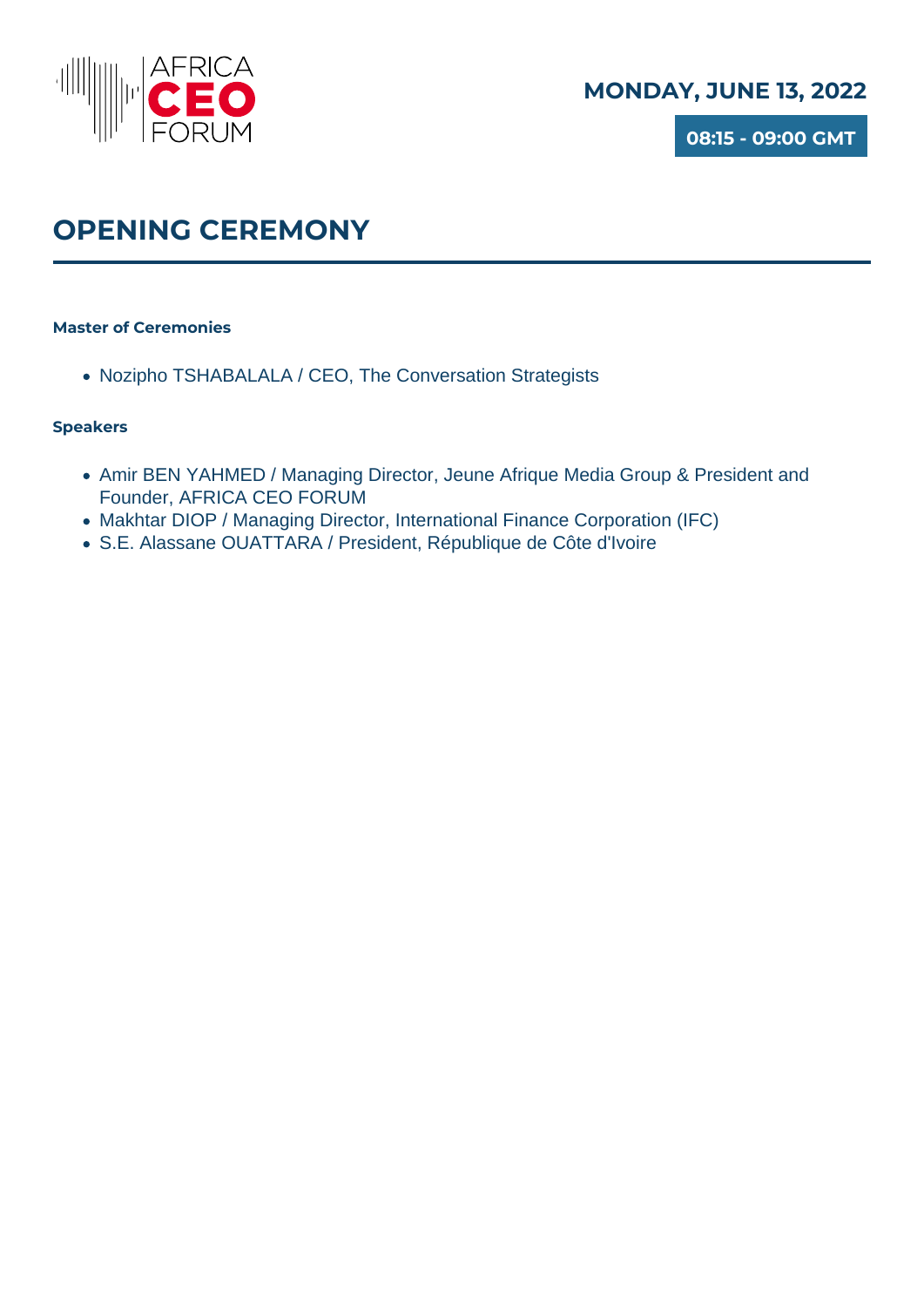

**09:00 - 09:15 GMT**

## **CONVERSATION WITH | Abdul Samad Rabiu**

One of Africa's great industrialists, Abdul Samad Rabiu, Chairman and CEO of Nigeriaheadquartered conglomerate BUA Group, enjoyed surging profits under challenging conditions in 2021 after spinning off and publicly listing its food and cement businesses (BUA Foods and BUA Cement). In conversation with Eleni Giokos, anchor of CNN's Connecting Africa, Mr. Rabiu outlines his vision of economic sovereignty on the continent and the business possibilities through the African Continental Free Trade Area (AfCFTA).

### **Moderator**

Eleni GIOKOS / Anchor and Correspondent, CNN

### **Speakers**

Abdul Samad RABIU / Chairman & CEO, BUA Group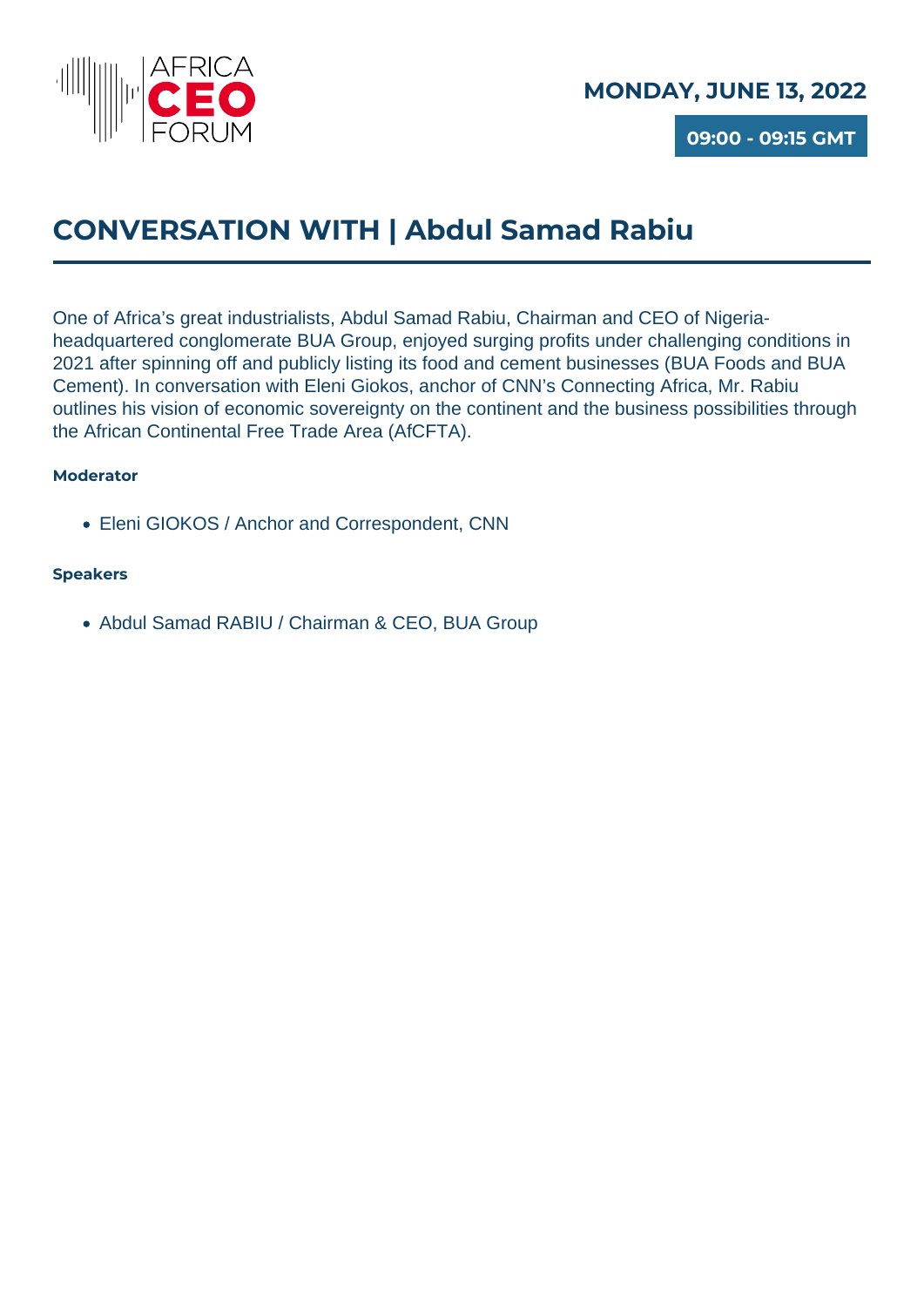

# **OPENING PANEL | Economic sovereignty: From ambition to action**

COVID-19 has placed economic sovereignty back at the centre of the debate by underscoring the importance of access to vaccines, digital independence, and industrial outsourcing. Economic sovereignty has particularly caught on in Africa as the continent relies more heavily on the rest of the world than other regions with 84% of its trade coming outside its borders. Some countries have managed to reduce external reliance, such as Nigeria in the cement industry and South Africa in pharmaceuticals. What strategies can minimise Africa's dependency? Is greater self-sufficiency always the best solution? And how can Africa build economic sovereignty on a regional or even continental scale?

### Key points

- Which sectors can best deliver economic sovereignty: agribusiness, energy, consumer goods?
- Market size: How can Africa set up value chains on a regional scale?
- From planning to implementation: What are the ideal forms of partnerships between governments and African champions?

### **Moderator**

Nozipho TSHABALALA / CEO, The Conversation Strategists

### **Expert**

• Acha LEKE / Senior Partner and Chairman, McKinsey & Company, Africa

- Dr. Patrick NJOROGE / Governor, Central Bank of Kenya
- Kate KANYI TOMETI FOTSO / CEO, Telcar Cocoa
- Karim BEGUIR / CEO, Instadeep
- H.E. Mr Yemi OSINBAJO / Vice President, Federal Republic of Nigeria
- Makhtar DIOP / Managing Director, International Finance Corporation (IFC)
- S.E Mr Nana AKUFO-ADDO / President, Republic of Ghana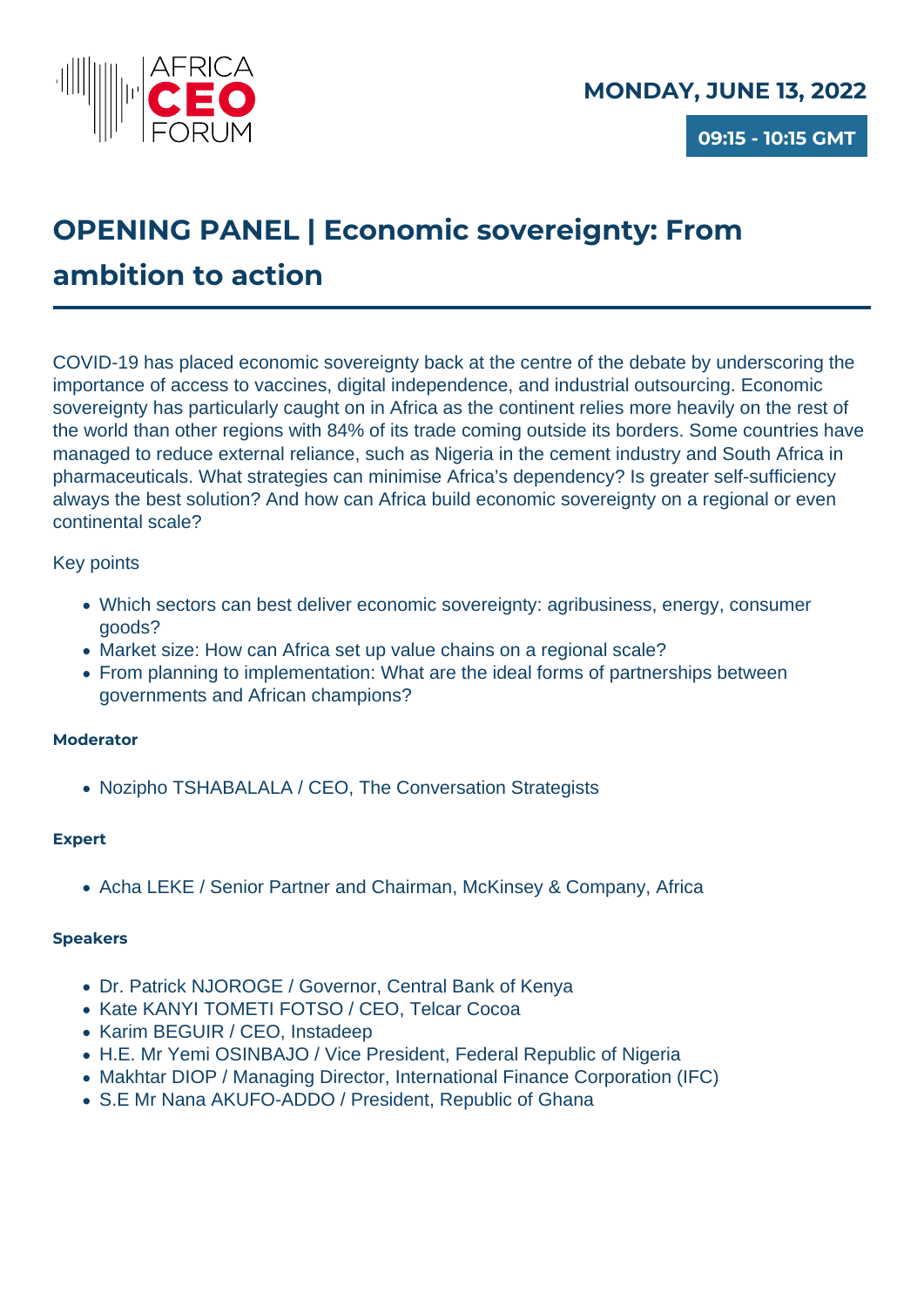

## **INDUSTRY OUTLOOK | INFRASTRUCTURE - Big projects: How to Africanise investments?**

Less than 10% of infrastructure investments in Africa are from private sources, such as banks and private equity. Despite colossal needs of between \$100 billion and \$170 billion per year, and significant local resource availability (approximately \$2 trillion of local currency equivalent financing available in African pension funds, life insurance and sovereign funds), local sources of private capital are struggling to contribute. From insufficient ROI, risk allocation, regulations and capacity to ensure long-term loans, the obstacles are numerous. While power and telecoms projects have succeeded in attracting investors in recent years, how can local investors be encouraged to provide for other sectors?

### Key points

- Local currency: How to mobilise the vast local currency resources on the continent
- Local banks: Innovating towards project finance transactions
- International investors: What are they looking for in local equity and financing partners?

### **Expert**

James WOODWARD / Head of Transport and Infrastructure, KPMG in AFRICA

### **Moderator**

• Kanika SAIGAL / Business editor, The Africa Report

- Dr. Felix Nana SACKEY / CEO, Atlantic Terminal Services
- Tariye GBADEGESIN / CEO, ARM Harith
- Thierry DÉAU / CEO, Meridiam
- John GANDOLFO / Vice President and Treasurer, International Finance Corporation (IFC)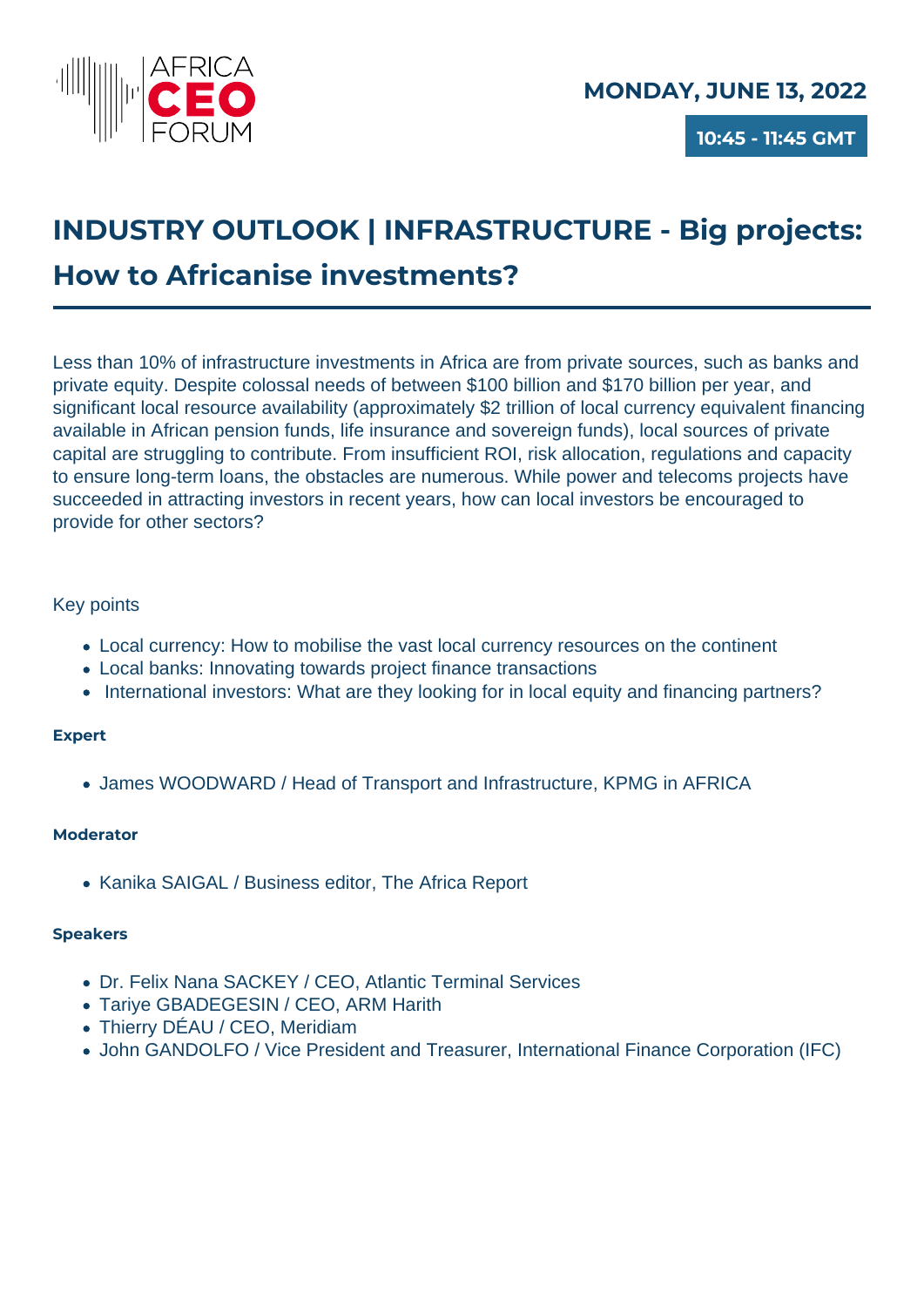

# **PANEL | MACROECONOMIC OUTLOOK - How can Africa emerge from global shocks?**

The continent's path through disruptions, from the pandemic to the conflict in Ukraine, remains uncertain. With inflation in OECD countries at its highest in 30 years (+7.7% in February) and interest rates trending upwards, pressure on African currencies is rising. Already up against supply chain disruptions, agricultural commodity inflation and rising public debt, Africa's room to manoeuvre towards economic recovery is shrinking. From revising fiscal policies to managing public debt and attracting foreign investment, how can Africa pull through?

### Key points

- What public and fiscal policies are needed to avoid jeopardising recovery?
- Public debt increasingly held locally good or bad news?
- Foreign direct investment: What can be done to lure investors back?

### **Moderator**

Eleni GIOKOS / Anchor and Correspondent, CNN

- Albert ZEUFACK / Chief Economist for Africa, WORLD BANK
- Paul-Harry AITHNARD / Managing Director, Ecobank Côte d'Ivoire
- Georges WEGA / Deputy Head of International Retail Banking for Africa, the Mediterranean Basin & Overseas, Société Générale
- Lionel ZINSOU / Founder and Managing Partner, Southbridge Group
- Bertrand BADRÉ / Managing Partner and Founder, Blue like an orange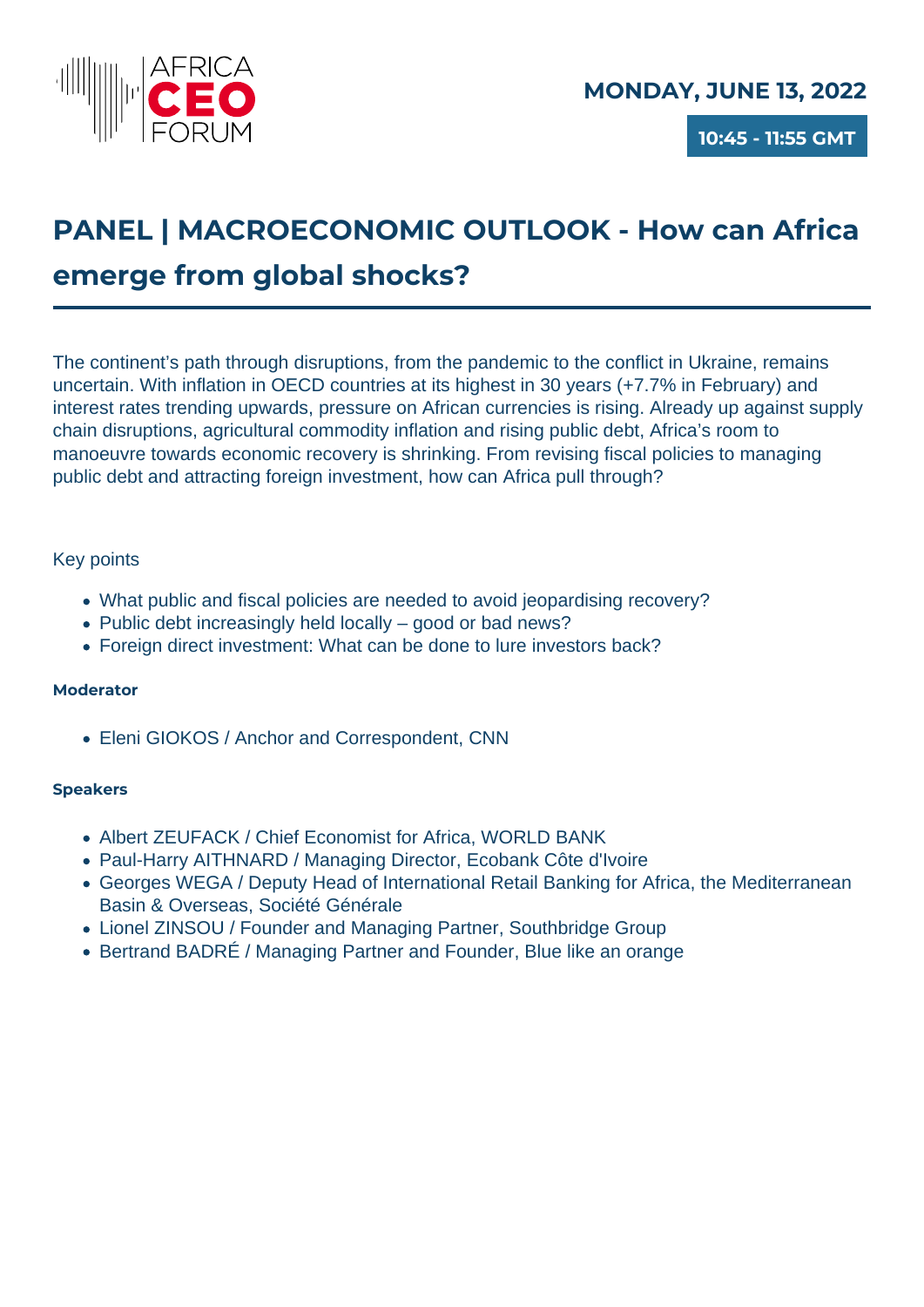

**10:45 - 12:45 GMT**

# **STRATEGIC ROUNDTABLE | AGRIBUSINESS - Food insecurity: Can a joint private sector push build selfsufficiency?**

Africa imports about 85% of its food (\$35bn) annually and is expected to import \$110bn by 2025. In some countries, the COVID-19 pandemic has caused over two thirds of adequately nourished households to fall into food insecurity by June 2020. Now climate change, food price increases, and population spikes present further challenges. Until now, siloed private sector investments have led to limited socioeconomic impact and have represented a fraction of total agricultural funding. During this closed-door session, key CEOs, private and development bankers and government representatives discuss how to coordinate a multistakeholder push, driven by local players, to ensure African countries meet their food needs.

### **Expert**

Denis Sireyjol / Global Head - Manufacturing, Agribusiness, Services, Proparco

### **Keynote**

• Susan LUND / Vice President for Economics and Private Sector Development, International Finance Corporation (IFC)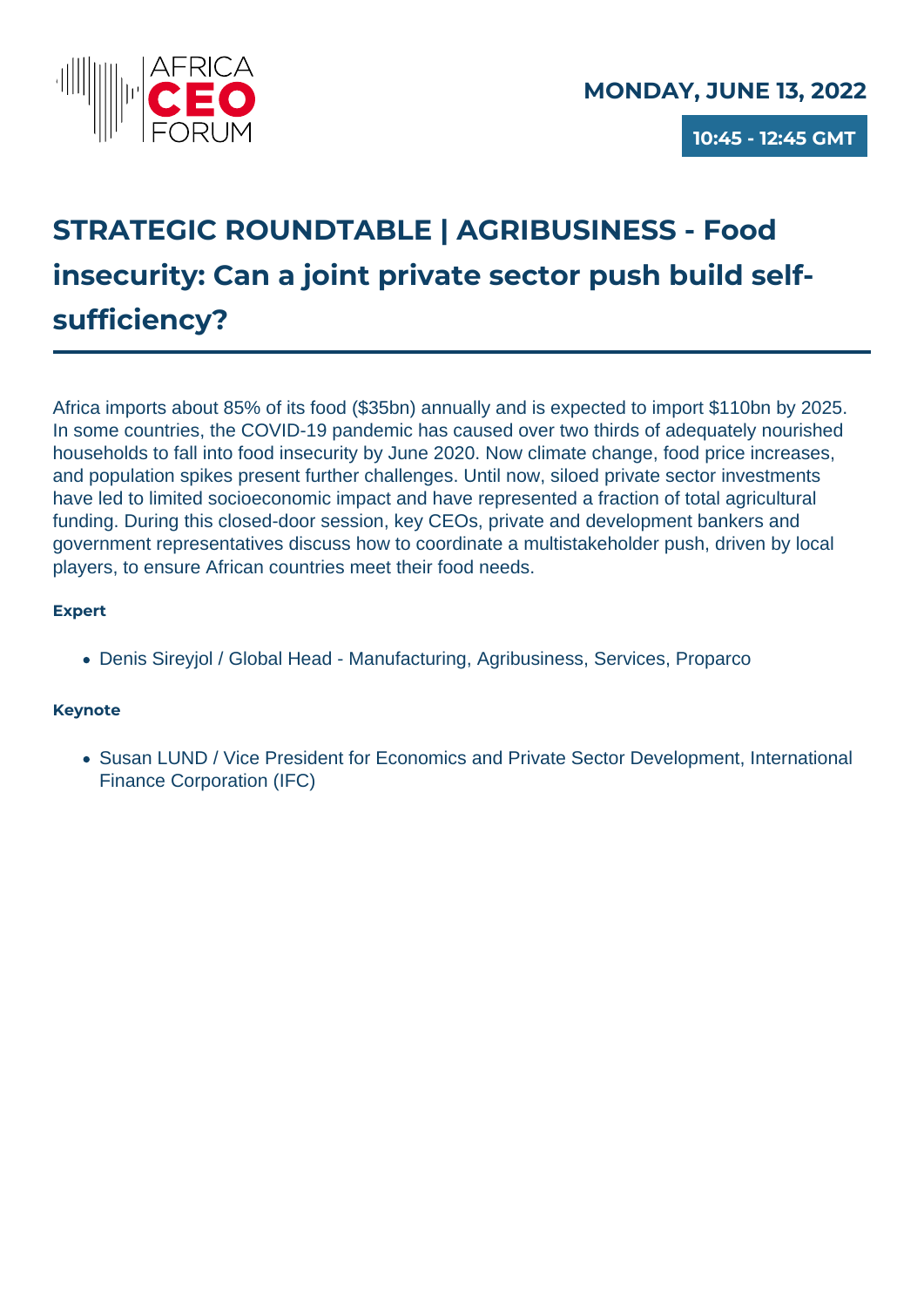

**10:45 - 11:45 GMT**

## **Strategic Roundtable : Cybersecurity | How to implement robust governance**

With Covid-19 and the increased digitalization, cybercrime has become a growing threat for the private sector. Due to compliance or regulatory reasons, organizations have been implementing technical safeguards such as firewalls or intrusion detection, but without always applying the proper security policies, governance or procedures. The result is inadequate practices that compromise safety and expose assets to significant risk. Cyber defense and effective risk management appears de facto as the cornerstone of effective security. How should we communicate in the event of a cyber-attack? How often should cyber crises exercises be performed? This roundtable will be the place to deepen reflections on the most effective information security and cyber governance for private sector's organizations to tackle cyberattacks.

### **Moderator & Expert**

Franck KIÉ / President & Founder, Cyber Africa Forum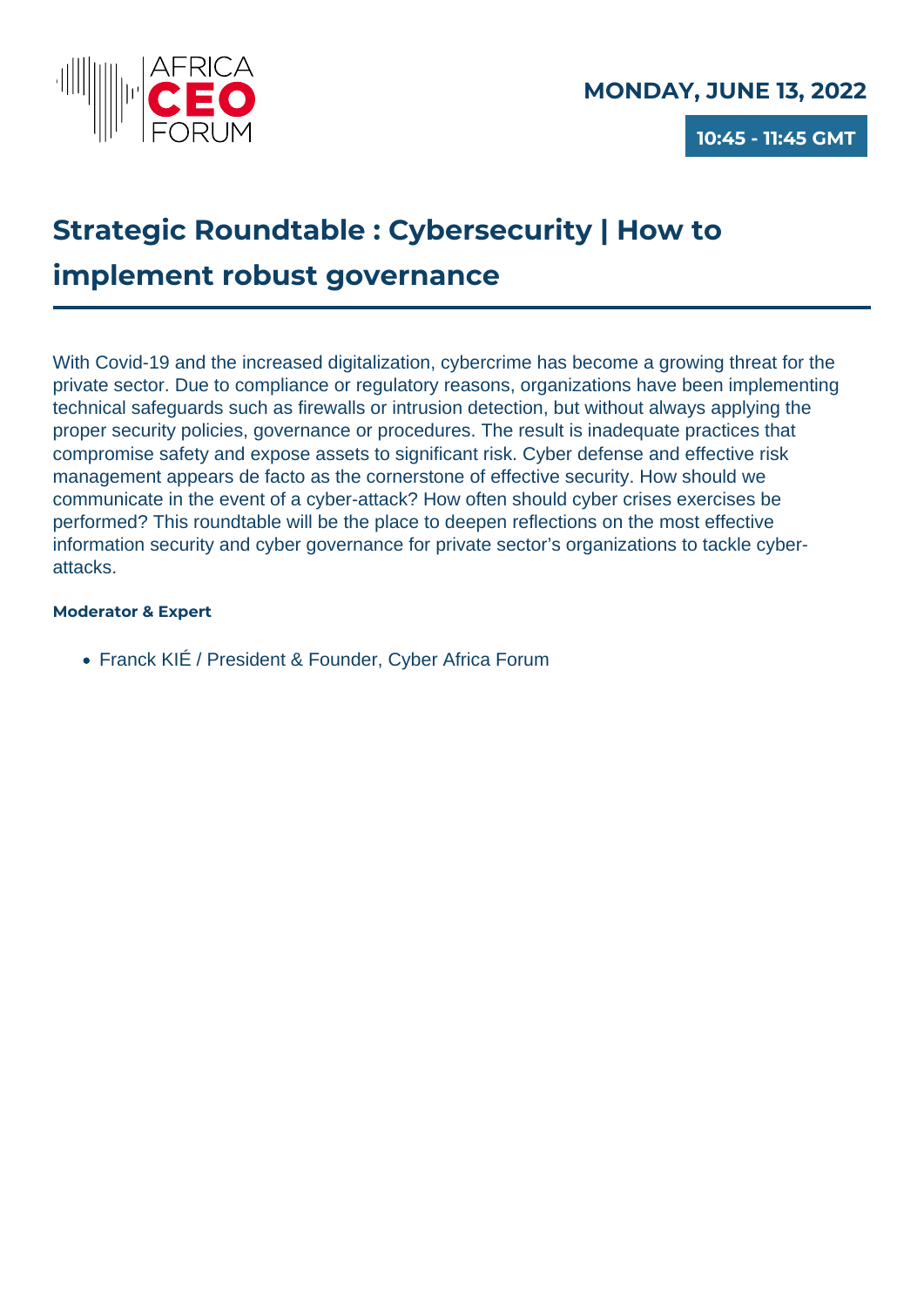

**10:45 - 12:15 GMT**

## **INVEST IN | Côte d'Ivoire**

As the foremost annual meeting of the private sector on the continent, the AFRICA CEO FORUM is the leading platform for public-private dialogue. 'Invest In' sessions allow CEOs and investors to meet with high-level African government officials to gain deeper insight into their countries' economic development strategies. These sessions provide exposure to a variety of key sectors, business environments, and public and private investment opportunities.

### **Moderator**

Eric KACOU / Managing Director & Co-founder, Entrepreneurial Solutions Partners

### **Keynote**

S.E. Patrick Achi / Prime Minister, République de Côte d'Ivoire

- Siandou FOFANA / Ministre du Tourisme et des Loisirs CÔTE D'IVOIRE
- Kobenan Kouassi ADJOUMANI / Ministre de l'Agriculture et du Développement Rural CÔTE D'IVOIRE
- Bruno Nabagné KONE / Ministre de la Construction, du Logement et de l'Urbanisme CÔTE D'IVOIRE
- Pierre N'Gou DIMBA / Ministre de la Santé CÔTE D'IVOIRE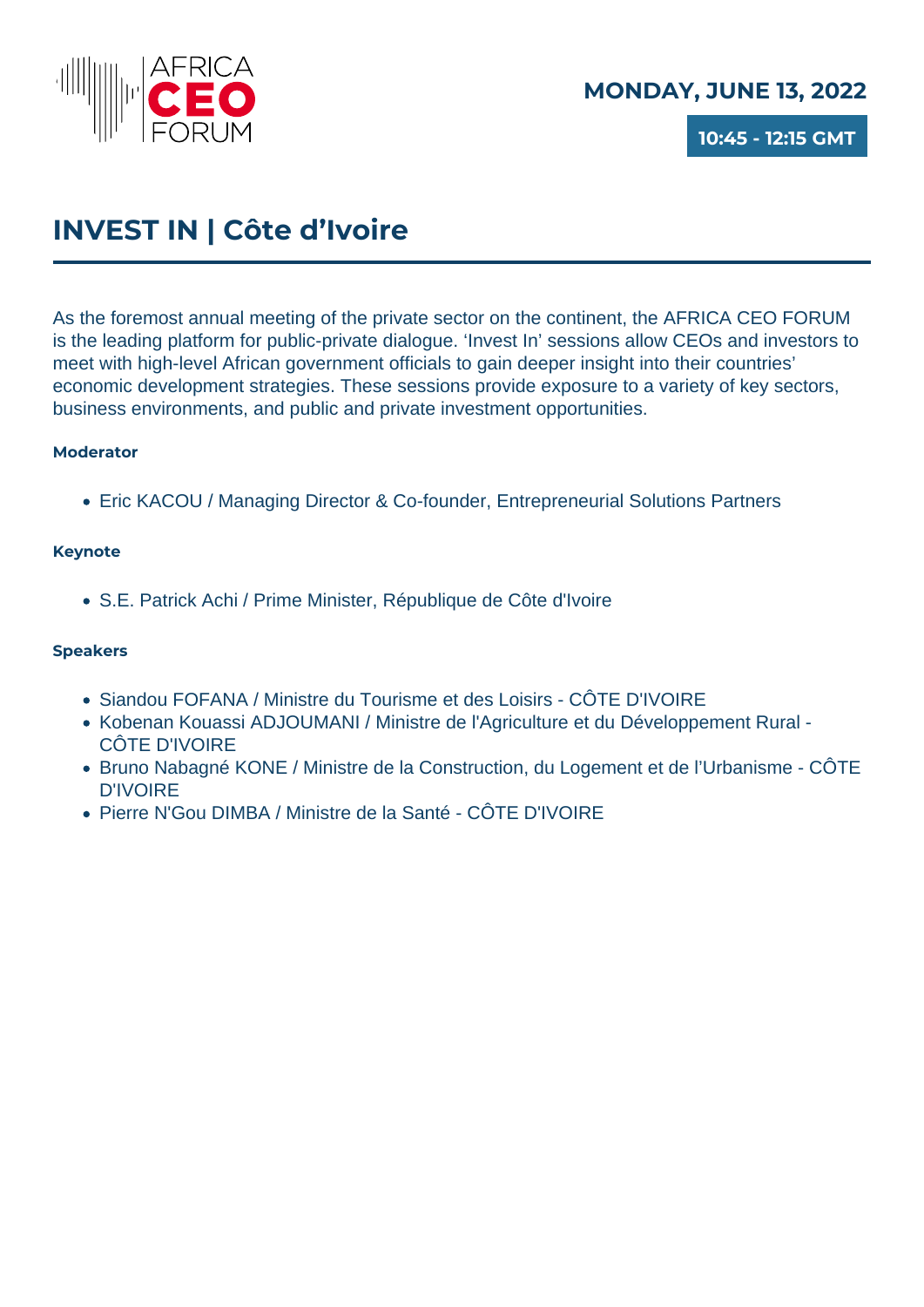

**11:55 - 12:20 GMT**

## **CONVERSATION WITH | James Mwangi**

### **Moderator**

Patrick DUPOUX / Managing Director and Senior Partner, Head, Boston Consulting Group

### **Speakers**

Dr. James MWANGI / Group CEO, Equity Group Holdings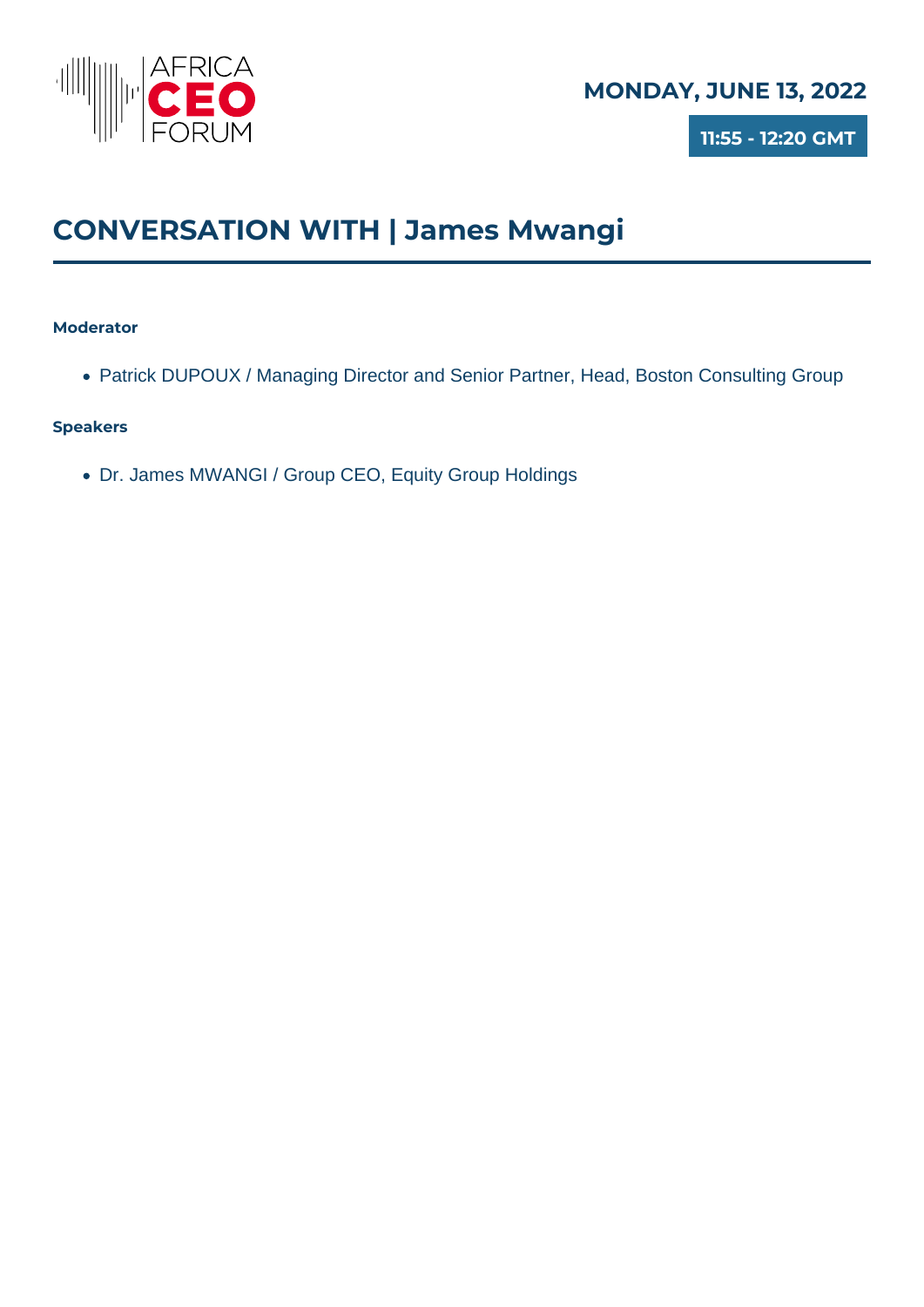

**12:05 - 13:05 GMT**

# **PANEL | STATE-OWNED COMPANIES - Transforming state-owned enterprises into African champions**

Out of sync with the market, overstaffed, poorly managed: state-owned enterprises have a bad reputation on the continent. However, there have been many success stories. Companies such as Ethiopian Airlines and OCP are recognised as major African players that have been growing steadily and pursuing a regional expansion policy. Both have become assets to their governments' economic policy and vehicles to reduce external dependence. What is behind their success? How is their relationship to the state structured?

### Key points

- Social or business role: preparing a value creation strategy
- Choosing the right governance model to promote management transparency, independence and responsibility
- How can public enterprises duplicate their performance abroad?

### **Expert**

• Moez AJMI / Partner, EY

### **Moderator**

Nicholas NORBROOK / Managing Editor, The Africa Report

- Patty KARUAIHE-MARTIN / Managing Director, Namibre
- Akim DAOUDA / CEO, Fonds Gabonais d'Investissements Stratégiques
- Modou DIAGNE FADA / CEO, Sonacos
- Nompumelelo MPOFU / CEO, Airports Company South Africa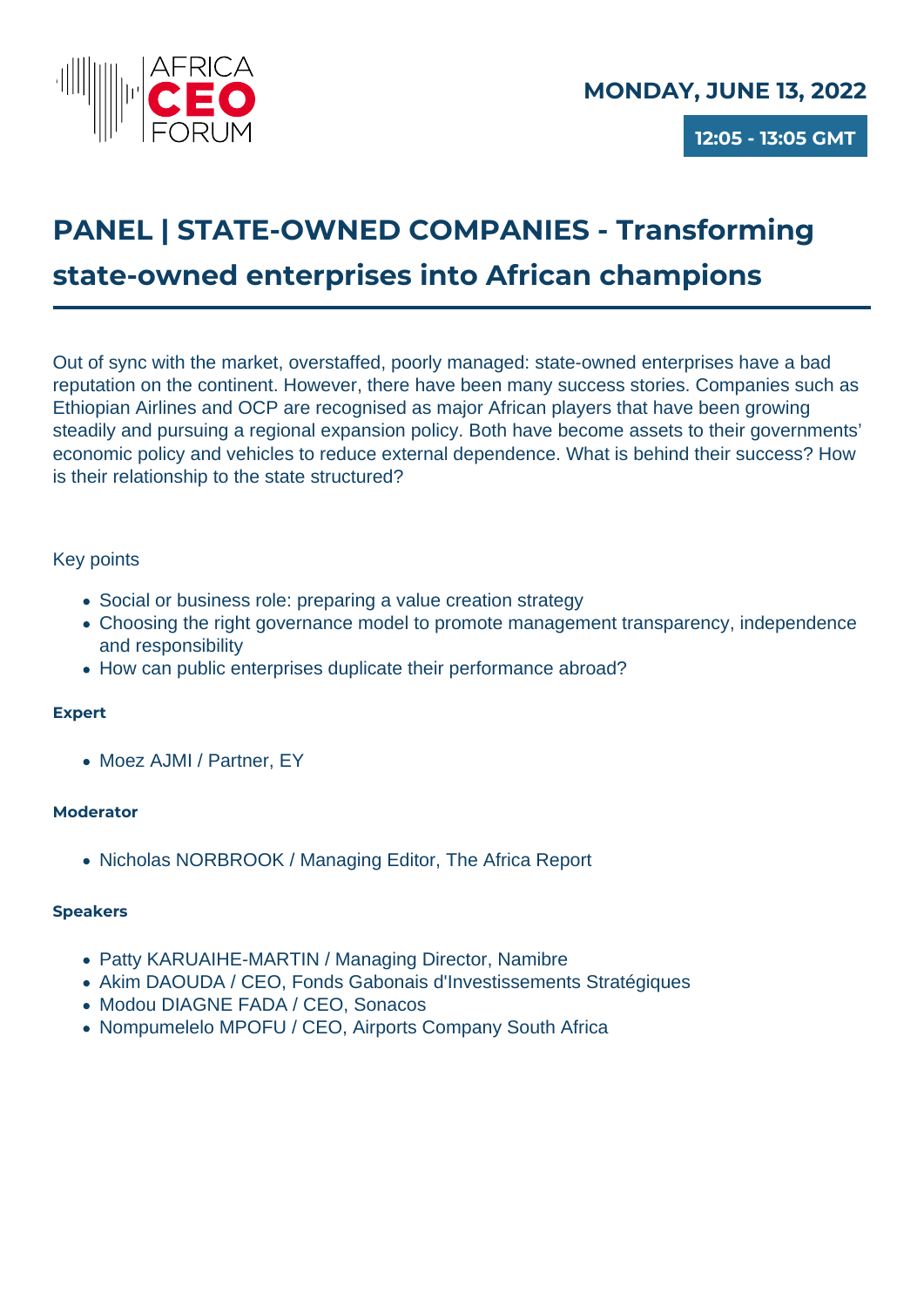

**12:05 - 13:05 GMT**

## **PANEL | FAMILY BUSINESS - Governance and growth: Leading with the best**

Down the generations, family businesses are faced with the challenge of long-term viability and growth. Traditionally structured around a strong, stable core – the family – African family businesses are increasingly open to hiring outside talent for top positions. In 2020, 50% of African family businesses considered appointing a non-family member as CEO, compared to only 28% in 2018. According to several studies, outside leaders joining the board and the management team contribute new expertise, a different strategic vision and have an openness to international markets. How should family businesses go about selecting outside talent? How can companies reconcile family culture with an outside party?

### Key points

- Vision, risk-taking, impact: What can outside board members bring to a family business?
- Governance: What role should outside leaders have in decision-making?
- At what stage in development should a family company bring in an outside leader?

### **Moderator**

• Luc RIGOUZZO / Managing Partner, Amethis Finance

### **Expert**

Creagh Sudding / Associate Director, KPMG Private Enterprise

- Marieme NGOM / Director, Business Development & Marketing, Sertem Group
- Seun ONI / Group Managing Director, A.G. Leventis
- Colin MUKETE / Chairman & CEO, Spectrum Group
- Yasmina FECHKEUR / Board member, REDMED GROUP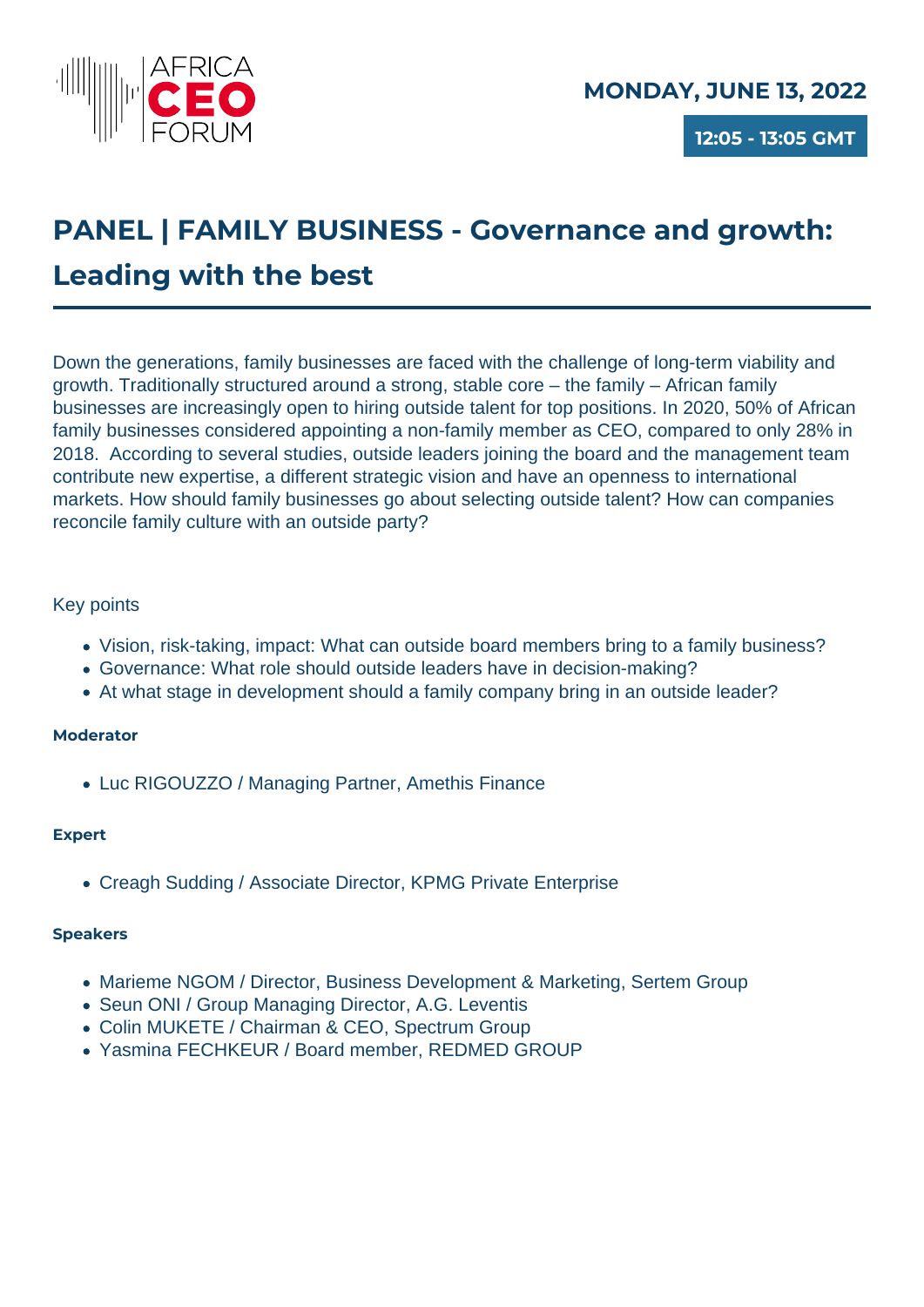

## **PANEL | CLIMATE CHANGE - Climate change adaptation: Finding appealing business models**

Of the \$19 billion in climate financing channelled towards sub-Saharan Africa in 2020, 62% was focused on mitigation and only 38% on adaptation. Investors tend to shy away from such financing because of its tendency to generate no revenue, with little or no return. This is especially true for nature-based solutions like mangroves or forests, but less so for agriculture, where adaptation products and services (such as climate-resilient seeds) are easier to make commercially viable. How can all industries overcome the obstacles stifling profitability? What role can the private sector play in adaptation finance?

### Key points

- Agriculture: Scaling up profitable projects with help from the private sector
- Resilient infrastructure: How to integrate climate risk into project financing?
- Biodiversity and ecosystems: How can the necessary funds be raised for seemingly unprofitable projects?

### **Moderator**

• Patrice LEFEU / Associate partner, EY

### **Expert**

Chimdi ONWUDIEGWU / Associate Partner and Country Director, Dalberg Advisors

- Samaila ZUBAIRU / Chairman & CEO, Africa Finance Corporation
- Patrick VERKOOIJEN / CEO, Global Center on Adaptation (GCA)
- Sergio PIMENTA / Regional Vice President for Africa, International Finance Corporation (IFC) IFC
- Serge EKUÉ / President, Banque Ouest Africaine de Développement (BOAD)
- Franziska HOLLMANN / Director Industries & Services Africa & EMECA, DEG
- Sidi Ould TAH / Director General, BADEA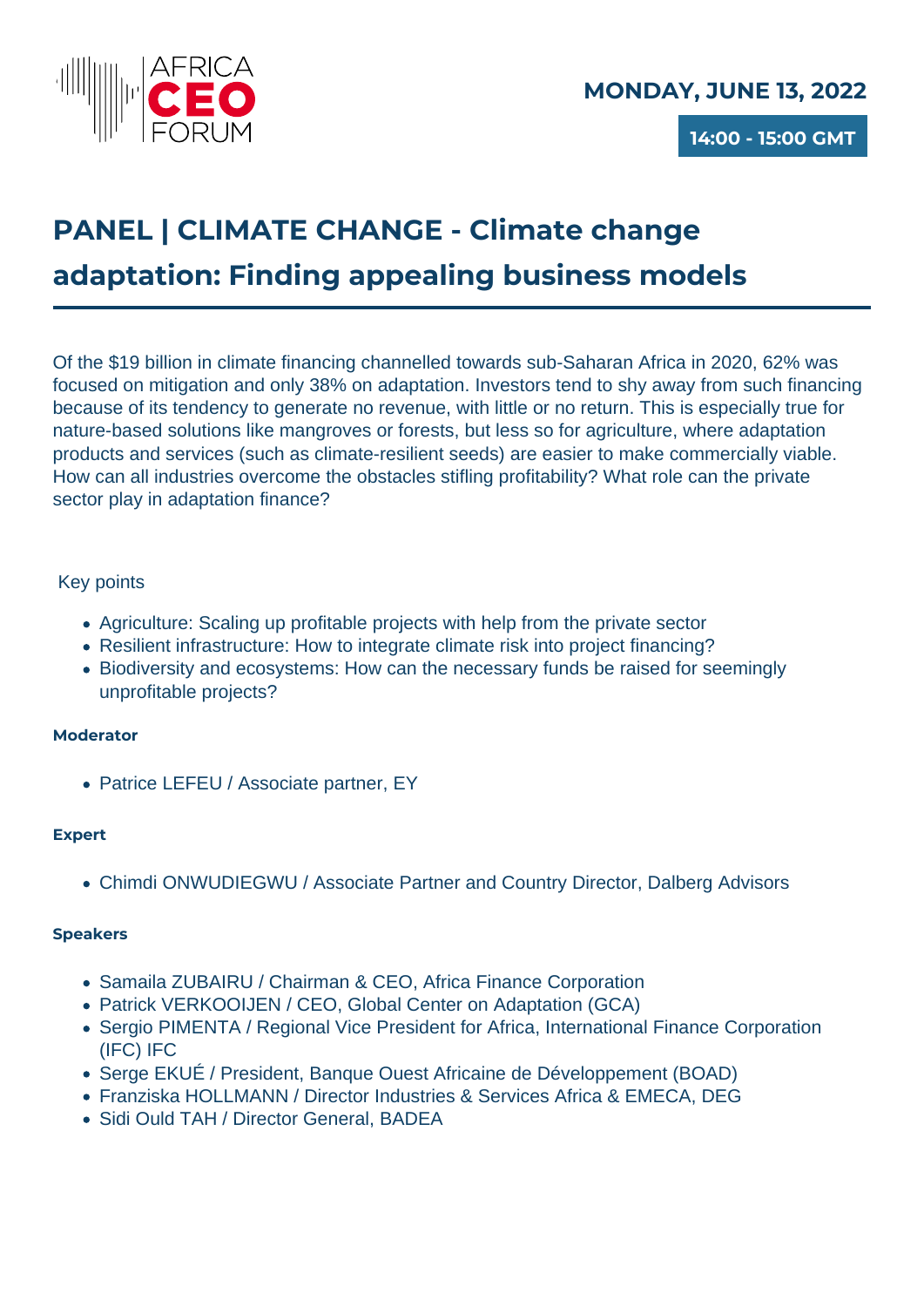

**14:00 - 15:00 GMT**

## **LEADER'S VOICE**

In this session, prominent political leaders will be interviewed by a leading African journalist on the new paths to growth for Africa. The major issues of the moment – from world trade to inflation, crisis management, COP27 and AfCFTA – will also be up for discussion.

### **Moderator**

Larry MADOWO / Journalist and International Correspondent, CNN

### **Moderator**

• Marwane BEN YAHMED / Director of publication, JEUNE AFRIQUE

- Don GRAVES / Deputy Secretary of Commerce, U.S Department of Commerce
- S.E. Patrick Achi / Prime Minister, République de Côte d'Ivoire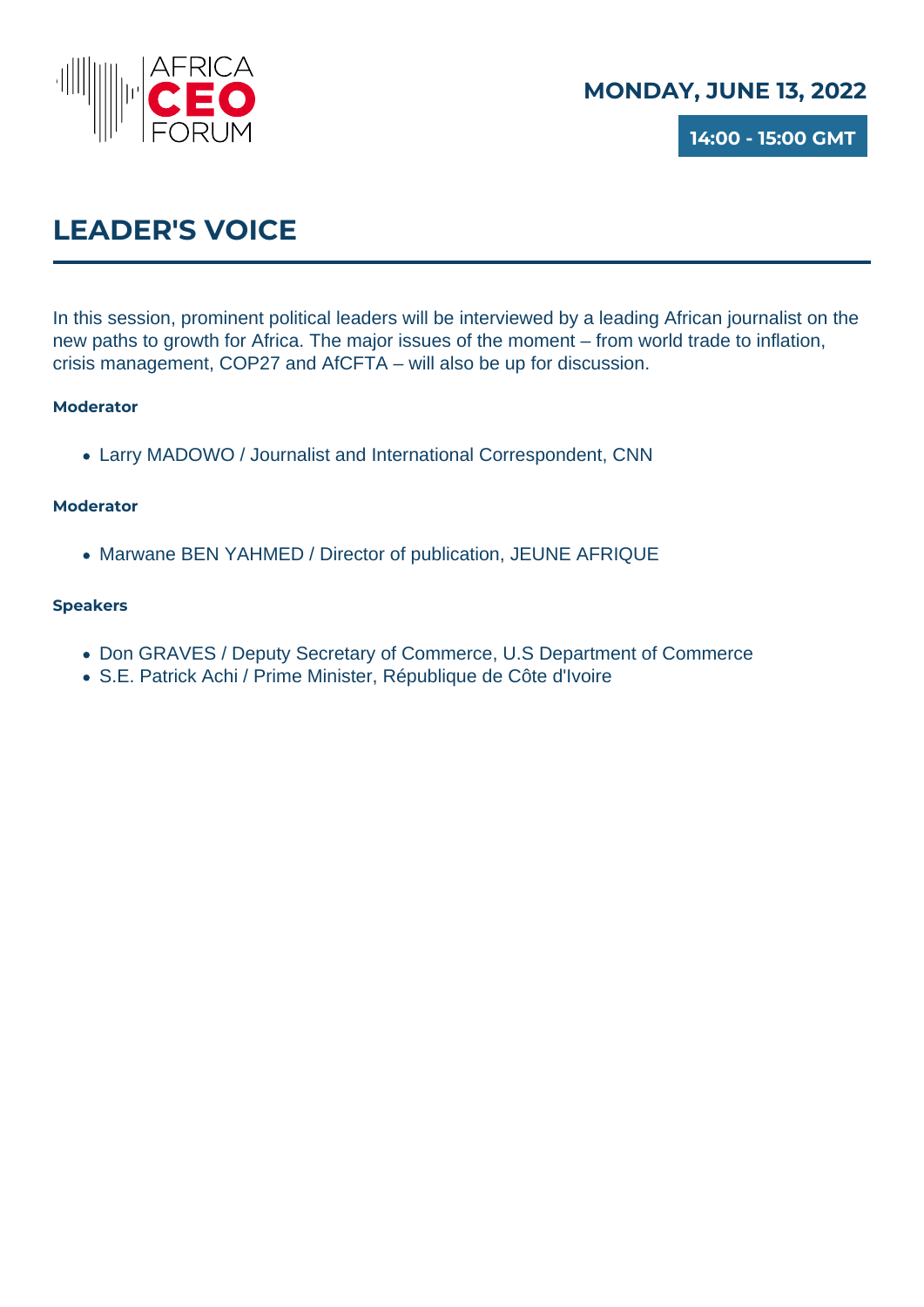

**14:00 - 16:00 GMT**

# **WORKSHOP | FAMILY BUSINESS - Corporate philanthropy: How to guarantee long-term impact**

Social and environmental action taken by African family businesses is gaining pace. Around 17% of African family businesses have a family foundation, 11% are considering establishing one, while 35% say they are actively involved in CSR. A workshop of African family business leaders pinpoints the best ways to approach philanthropy. From finding expertise, forming alliances for scale, financing and measuring impact, this workshop run by KPMG Private Enterprise guides one through the stages of philanthropic endeavours to identify best practices.

### **Expert**

Creagh Sudding / Associate Director, KPMG Private Enterprise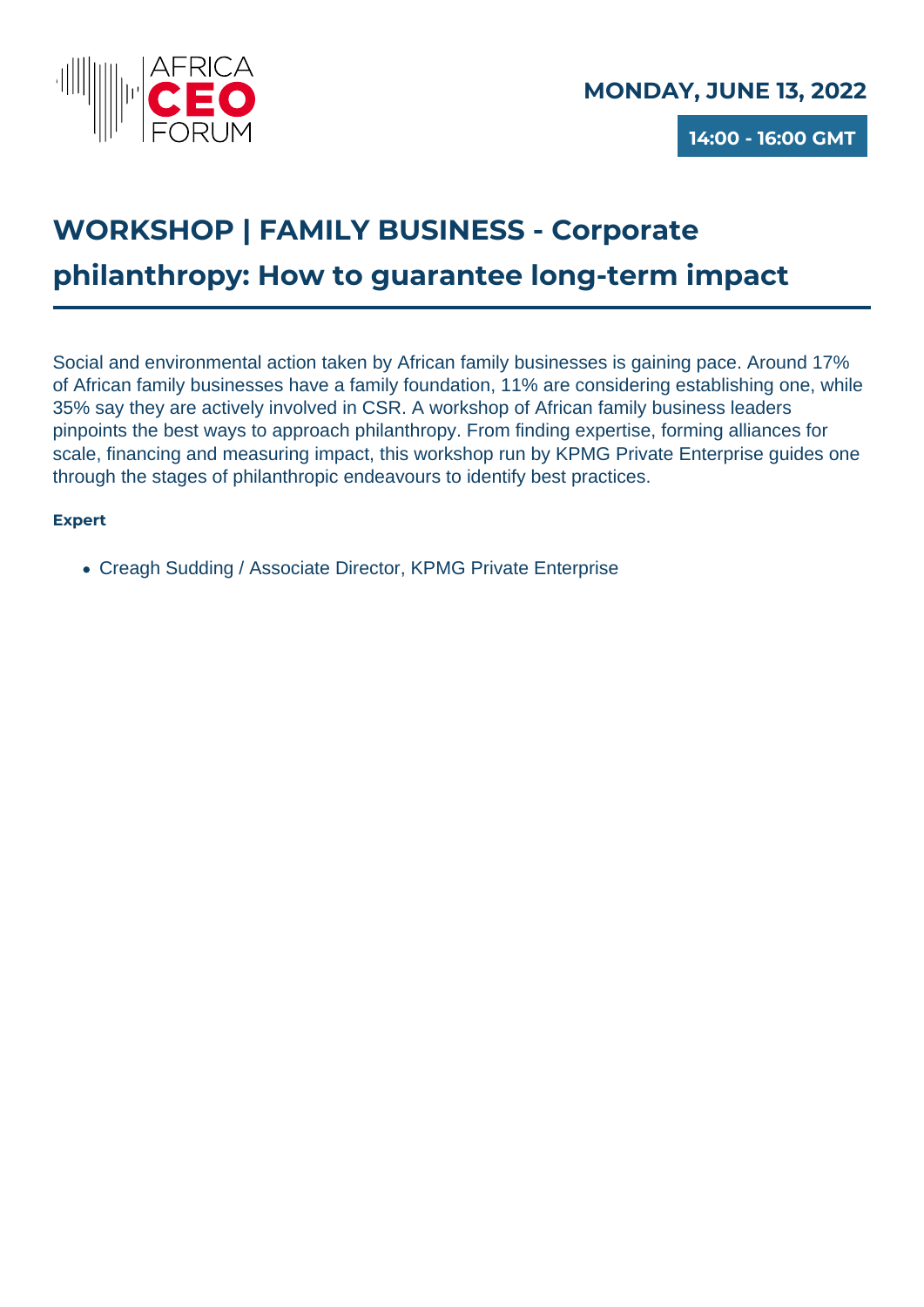

**14:00 - 16:00 GMT**

# **STRATEGIC ROUNDTABLE | TRANSPORT-LOGISTICS - Rethinking African logistics in the race for carbon neutrality**

Transport and logistics account for nearly a quarter of the world's greenhouse gas emissions each year. With many operators committed to carbon neutrality by 2050, the sector must now revolutionise the entire value chain. In Africa, where fleets and infrastructure have not evolved at the same pace as elsewhere, the challenges ahead are immense: from improving efficiency, delivering a technological leap, shortening routes and changing behaviors. This roundtable of leaders of the sector, members of government and multilateral bankers will explore the avenues that can be pursued collectively to achieve a sustainable African logistics industry.

### **Chair**

Thomas THEEUWES / Area Managing Director of Maersk CWA Area, Maersk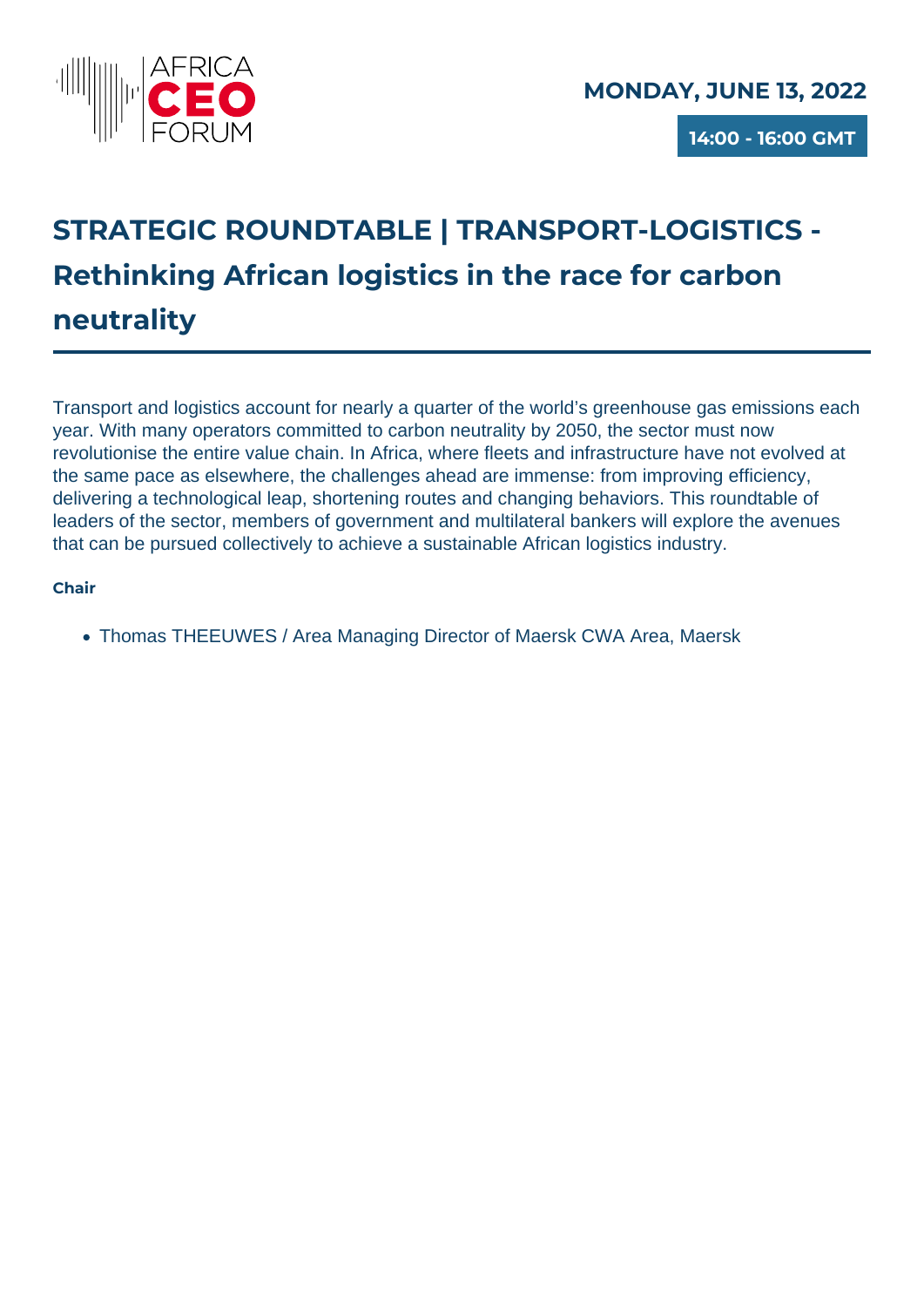

**14:00 - 15:30 GMT**

## **INVEST IN | Gabon**

As the foremost annual meeting of the private sector on the continent, the AFRICA CEO FORUM is the leading platform for public-private dialogue. 'Invest In' sessions allow CEOs and investors to meet with high-level African government officials to gain deeper insight into their countries' economic development strategies. These sessions provide exposure to a variety of key sectors, business environments, and public and private investment opportunities.

### **Moderator**

Erik WATREMEZ / Country Managing Partner, EY

### **Keynote**

Rose Christiane OSSOUKA RAPONDA / Prime Minister, République gabonaise

- Yves Sylvain MOUSSAVOU BOUSSOUGOU / Executive Secretary of the National Council for the Transformation Acceleration Plan (CNPAT), République gabonaise
- Nicole ROBOTY / Minister of the Economy and Recovery, République gabonaise
- Loise TAMALGO / General Delegate for Africa, ERAMET SA
- Gagan GUPTA / Founder and CEO of ARISE IIP, ARISE IS, and ARISE P&L, ARISE IIP, ARISE IS, ARISE P&L
- Hugues MBADINGA MADIYA / Minister of Investment Promotion, Public-Private Partnerships in charge of improving the business environment, République gabonaise
- Akim DAOUDA / CEO, Fonds Gabonais d'Investissements Stratégiques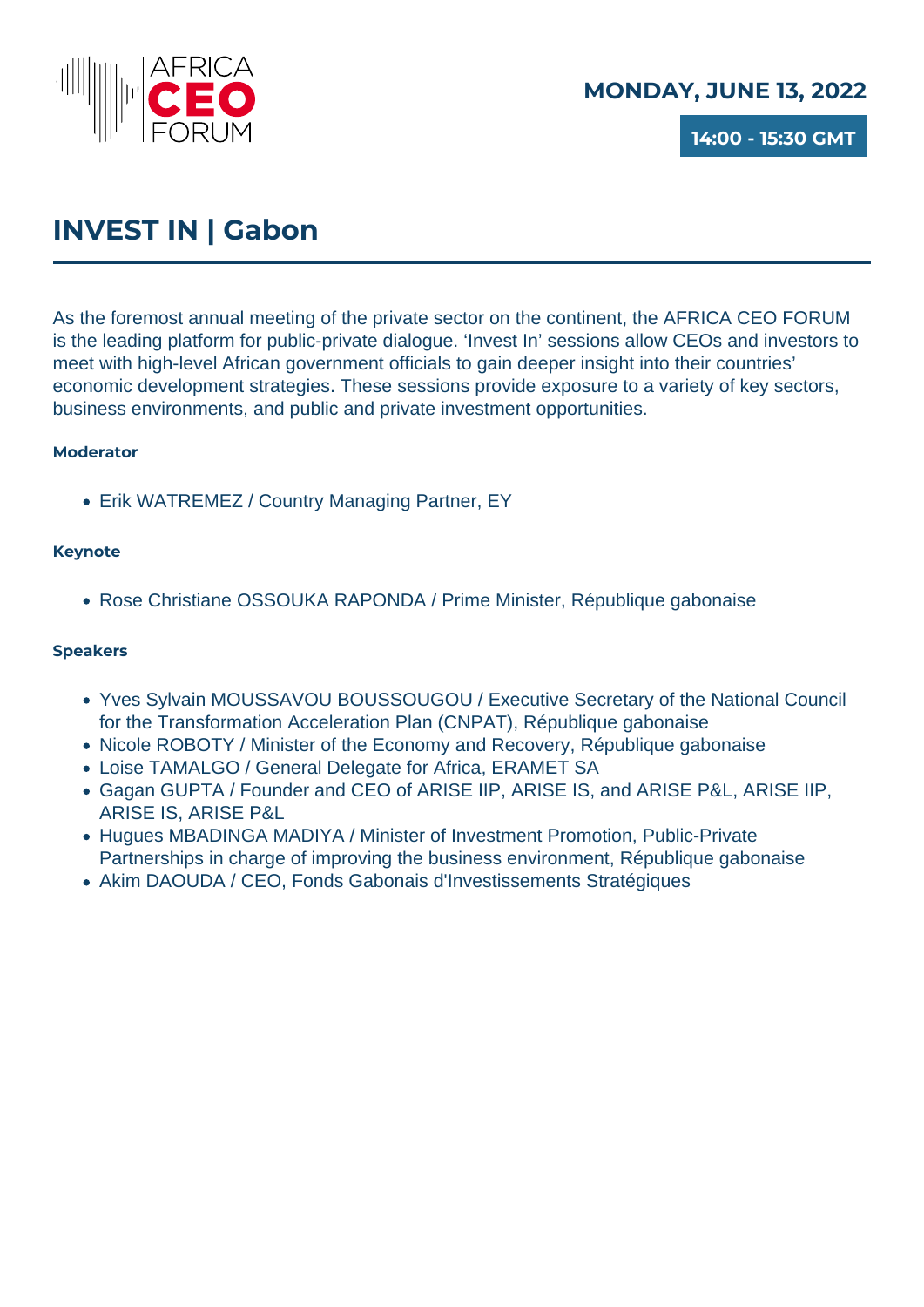

**15:20 - 16:20 GMT**

## **CEO TALK | The Africa we want**

The COVID-19 pandemic has highlighted Africa's dependence on the rest of the world. In 2020, the continent saw its worst recession in 50 years, with foreign direct investment plummeting 16% and exports falling 8.5%. This has resulted in renewed calls for intra-African trade (~15% of total trade) and local manufacturing to underpin Africa's growth strategy. But how do business leaders perceive this ambition? And how can they help deliver on a strategy for economic sovereignty? The continent's top CEOs share their visions of a more shock-resilient Africa.

### Key points

- Does the quest for economic sovereignty threaten private sector competitiveness?
- AfCFTA: Breaking the deadlock
- How can the private sector become more involved in defining national strategies?

### **Moderator**

• Acha LEKE / Senior Partner and Chairman, McKinsey & Company, Africa

- Jean-Marie ACKAH / Chairman of the Board of Directors, CGECI
- Karim BERNOUSSI / CEO, Intelcia
- Mary WAMAE / Group Executive Director, Equity Group Holdings
- Kabiru RABIU / Group Executive Director, BUA Group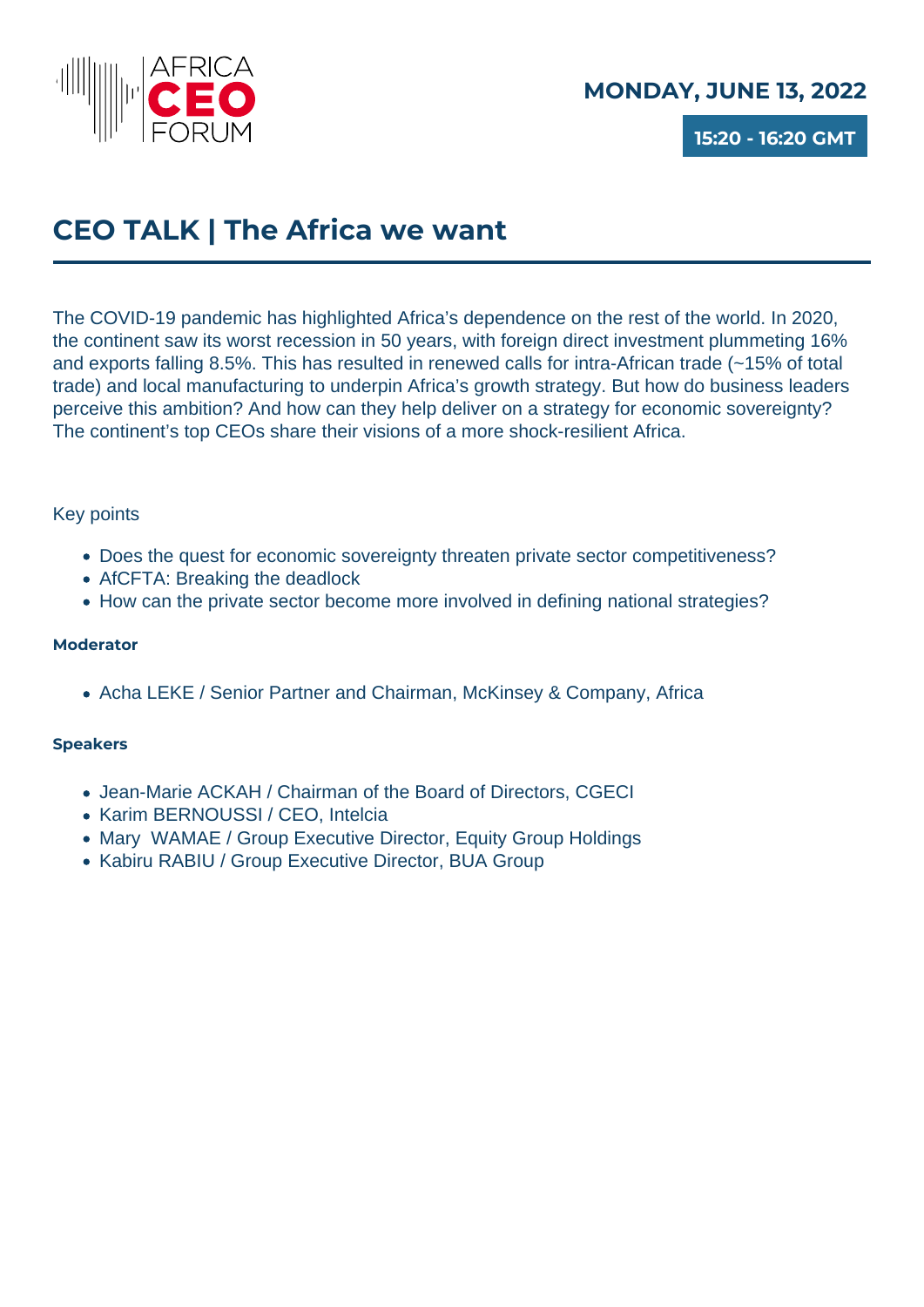

# **INDUSTRY OUTLOOK | MINING - Green minerals: How to fully seize on a historic opportunity?**

A global clean energy shift is creating huge prospects to mine more 'green minerals' such as copper, lithium, cobalt, bauxite, graphite and nickel. Used for EV batteries and solar panels, the prices of these minerals exploded in 2021 with cobalt up 120% and aluminium rising 40%. Africa holds rich reserves of most green minerals. But to reap the full rewards, the continent will have to reassure investors about the sector's historically criticised governance, guarantee a sustainable supply chain and develop local processing. How can public authorities and mining companies together wholly capitalise on the green revolution?

### Key points

- Investors, buyers and international regulations: Keeping pace with expectations
- Poor governance: Does an efficient 'green mineral' value chain hinge on government mining administrations?
- Local value addition: From refining metals to manufacturing EV batteries

### **Moderator**

Gaëlle ARENSON / Editor, Africa Business+

### **Expert**

Christian MION / Senior Partner, EY

### **Interview en virtuel**

• Mark BRISTOW / President and CEO, Barrick Gold

- Hon. Samuel A. JINAPOR / Minister of Lands and Natural Resources, Republic of Ghana
- Philippe BOURDEAUX / Director of the Africa and Middle East Zone, Veolia
- Naoual ZINE / General Manager, Reminex
- Geoff STREETON / Chief Development Officer, Eramet
- Souleymane TRAORÉ / Chief Executive Officer, Compagnie des Bauxites de Guinée CBG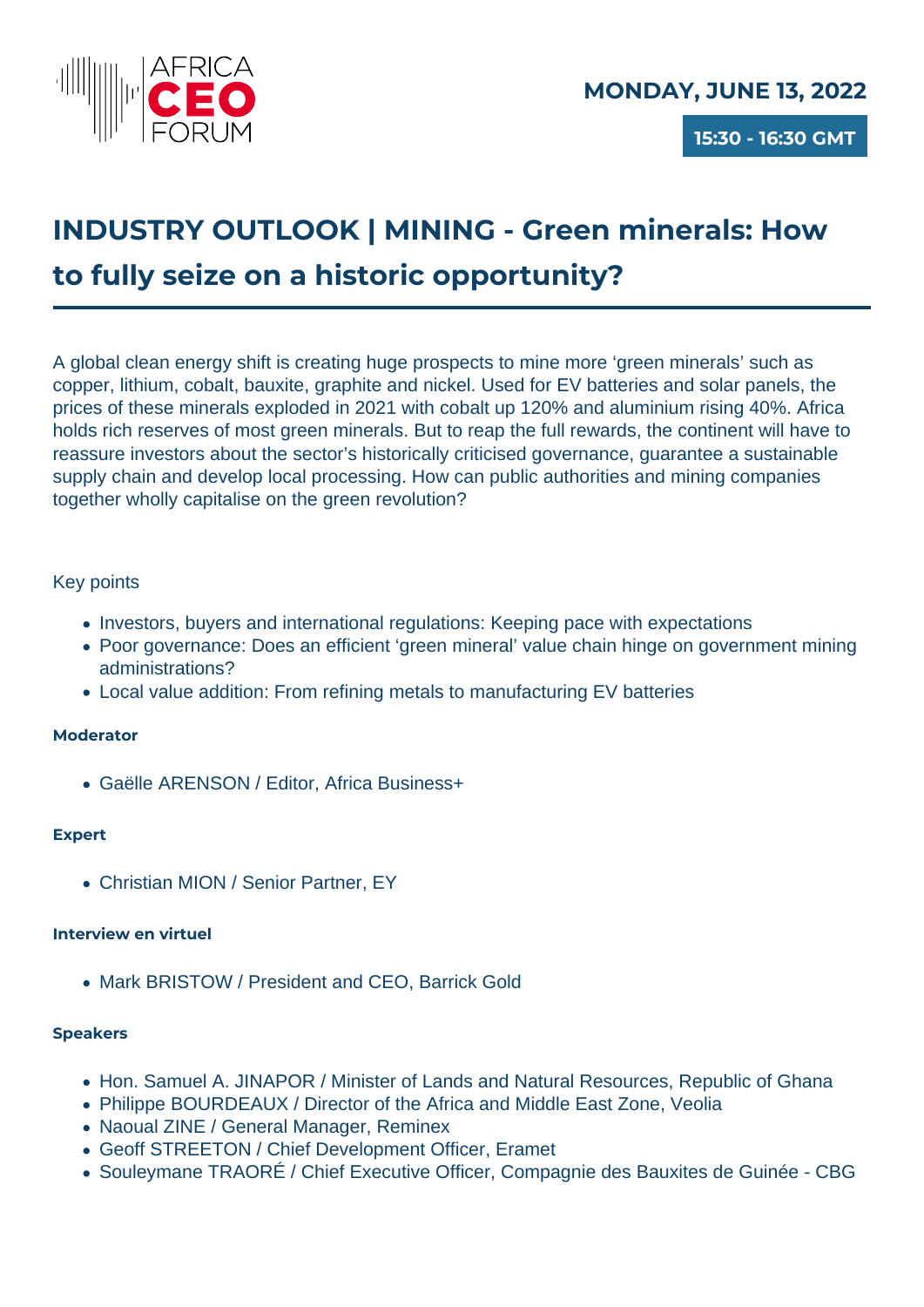

**16:50 - 18:00 GMT**

# **PANEL | AFRICA FINANCIAL INDUSTRY SUMMIT - AFIS - Can technology finally resolve inclusive finance in Africa?**

COVID-19 accelerated mobile money usage and saw governments rush to provide financial relief through digital channels. Around 1.2 billion adults have gained access to financial services in the last decade, in part aided by financial technology. But MSMEs, especially informal and femaleowned businesses, have been hard-hit by the pandemic and will need to undergo a digital transformation to stay competitive. How can the financial industry best deploy technology to meet the current and future needs of individuals and businesses?

### Key points

- How can stakeholders scale up adoption of the technologies required to spur financial inclusion?
- What's holding back wider use of financial technology for the unbanked and under-served?
- What roles should regulators, development partners and other actors play to overcome these barriers?

### **Moderator**

Larry MADOWO / Journalist and International Correspondent, CNN

- Diane KARUSISI / CEO, Bank of Kigali Plc
- Makhtar DIOP / Managing Director, International Finance Corporation (IFC)
- Dr. James MWANGI / Group CEO, Equity Group Holdings
- Michael FROMAN / Vice Chairman and President, Strategic Growth, Mastercard, Mastercard
- H.M. Queen Máxima of the Netherlands / United Nations Secretary-General's Special Advocate for Inclusive Finance for Development (UNSGSA), United Nations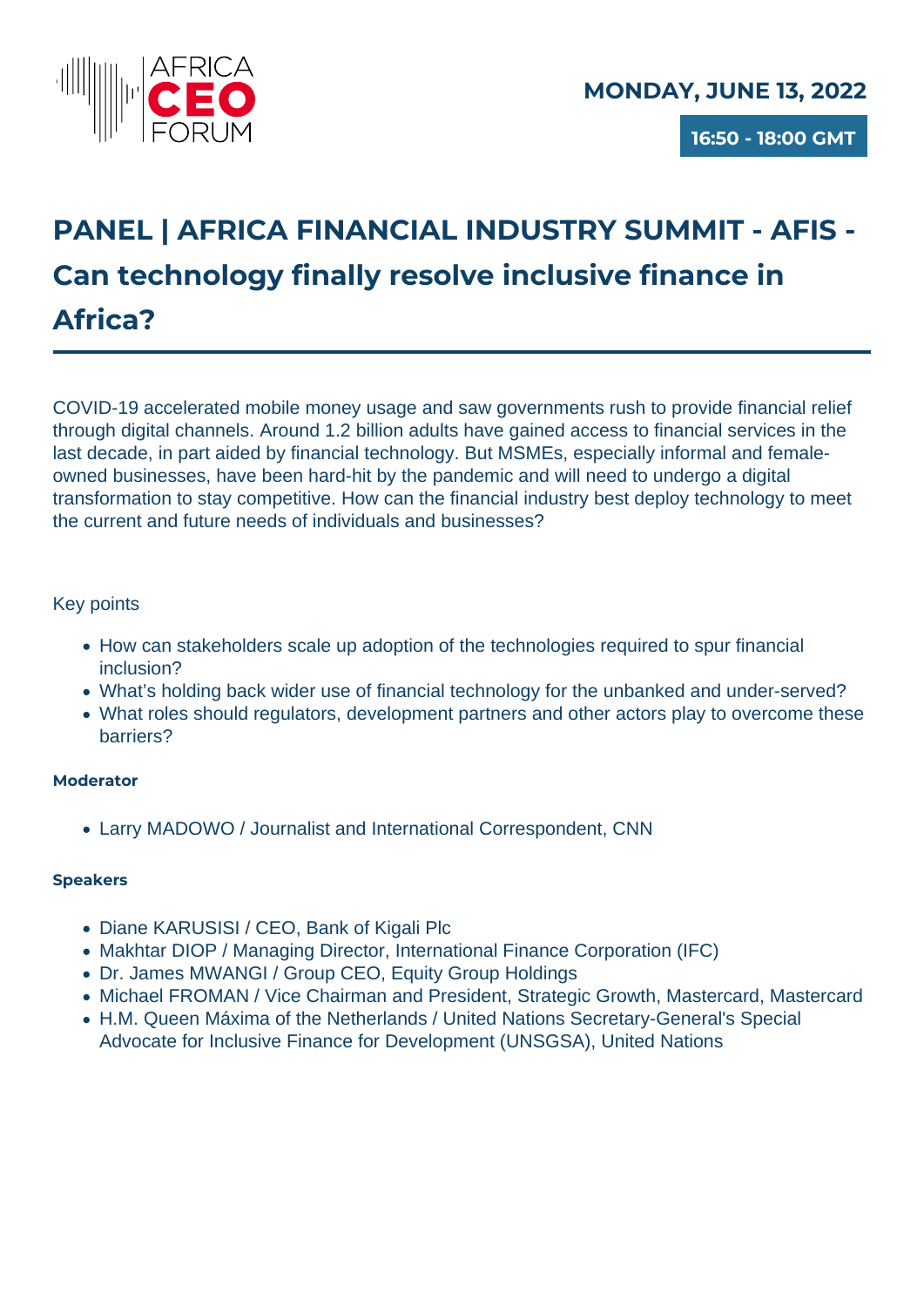

**16:50 - 17:50 GMT**

## **BUSINESS CASE | Building credible ESG Strategies**

The private sector is facing a dilemma: delivering impact in Environmental, Social and Governance (ESG) while meeting fiscal targets. As the continent hosting 60% of those in extreme poverty, the most child labourers (72m), and the largest annual rate of net forest loss of the last decade, Africa and businesses operating within its borders are under heightened scrutiny on the international scene. From navigating regulatory obligations, establishing optional targets against the 2030 Agenda, and using digital tools to measure and communicate progress, Bureau Veritas and two leading CEOs examine how businesses in Africa can deploy a credible ESG strategy that delivers impact without jeopardizing the bottom line.

### **Moderator**

Marc ROUSSEL / President Government Services & Vice-President Africa, Bureau Veritas

- Jean-Claude LASSERRE / CEO Africa, Saint-Gobain
- Patricia POKU DIABY / CEO, Plot Entreprise Ghana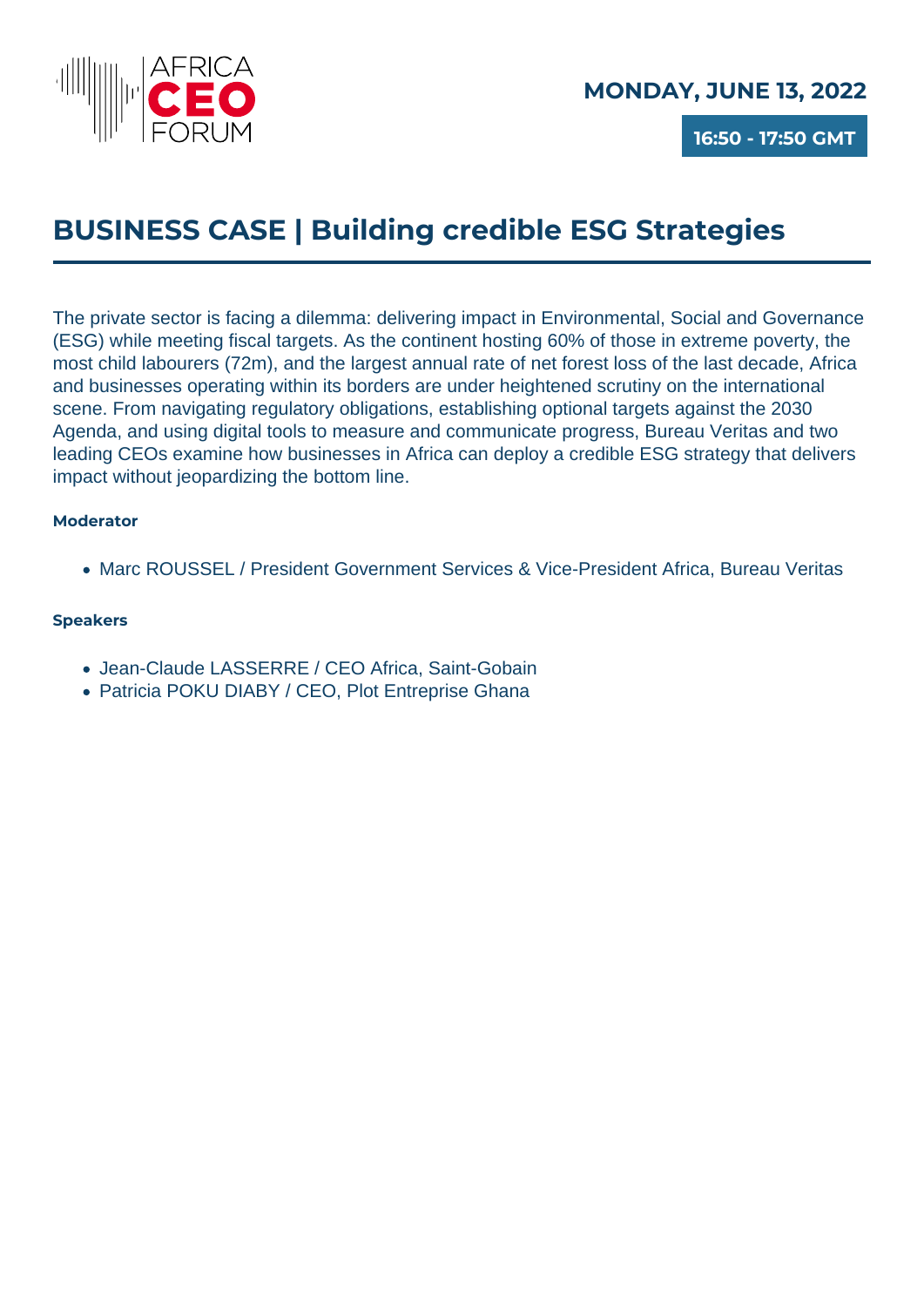

**16:50 - 18:50 GMT**

## **STRATEGIC ROUNDTABLE | ELECTRICITY - Reaching the unserved: Making off-grid renewables attractive to the private sector**

Off-grid solutions have brought electricity to 60m Africans in the last decade while powering services and industries. Yet it remains costly to establish mini-grids and solar home systems (SHS) and see a return on investment for small-scale projects targeting low-income consumers. Decentralised renewables in Africa are meanwhile recovering from COVID-19, which caused funding shortages and delays. Some big players are already active, but 72% of sub-Saharan Africa's rural population and 22% in urban areas still lack power. In a roundtable hosted by Deloitte, public-private actors discuss how to entice the private sector to support the SDG target of universal energy access by 2030.

### **Speakers**

• Sidy DIOP / Partner, Deloitte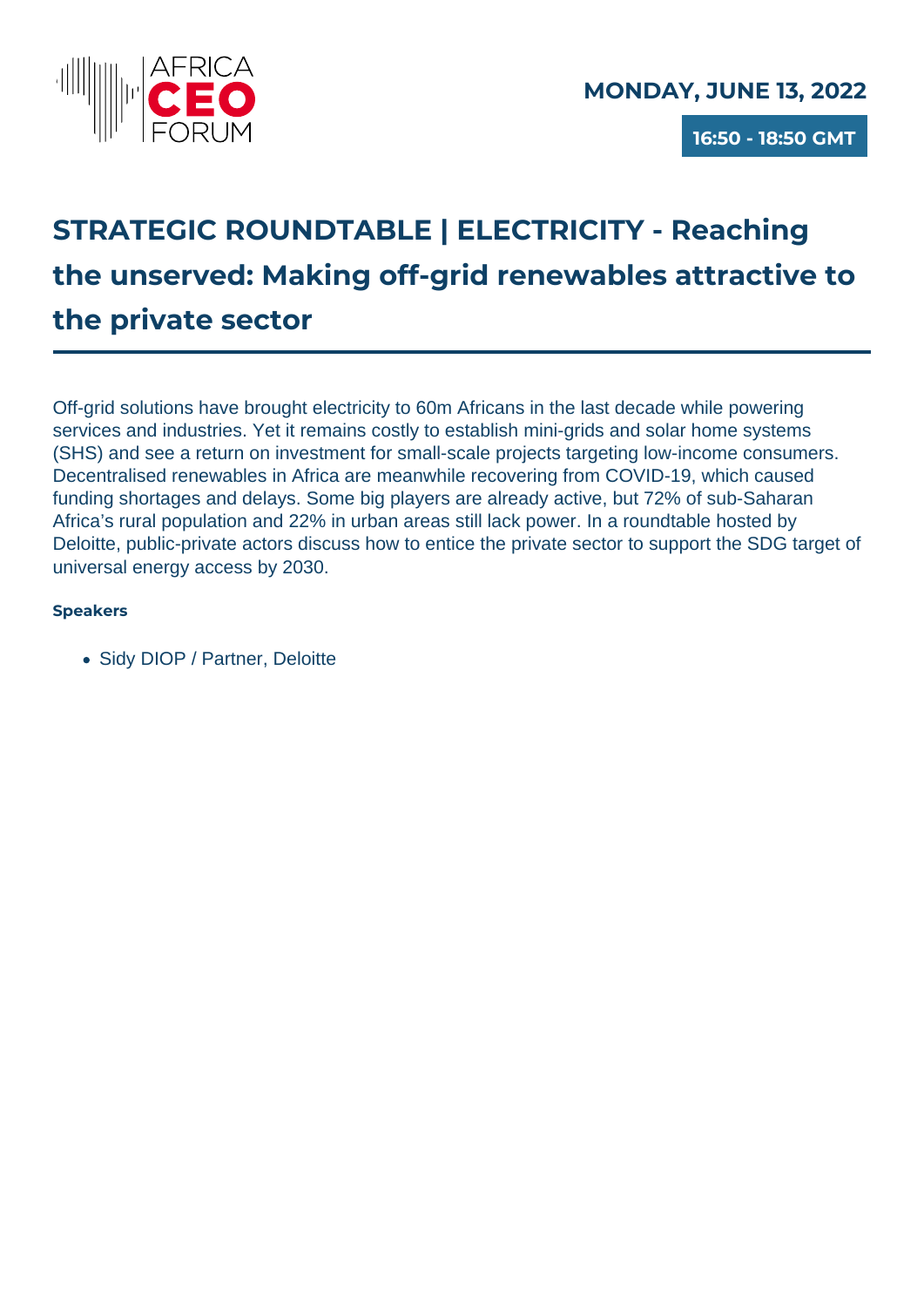

**16:50 - 17:50 GMT**

## **FUTURE OF | Disrupters club**

For this unprecedented one-hour session five CEOs of Africa's most promising start-ups try their hand at forecasting. Each will deliver a dynamic and interactive 10-minute speech laying out a vision of their sector's future.

- What will financial services look like in 10 years?
- How far can artificial intelligence go to support decision making?
- Can digital technology revolutionise access to health services?
- What impact will the digital economy have on the creative arts?
- What lies ahead for Africa's urban transport?

#### **Moderator**

Nicholas NORBROOK / Managing Editor, The Africa Report

#### **Keynote**

• Aida DIARRA / Senior Vice-President for Sub-saharan Africa, VISA

- Karim BEGUIR / CEO, Instadeep
- MILKA KOUAKOU / CEO, Anka
- Noureddine TAYEBI / CEO, Yassir
- Zineb DRISSI KAITOUNI / CEO, Dabadoc
- Alloysius ATTAH / CEO & Co-Founder, Farmerline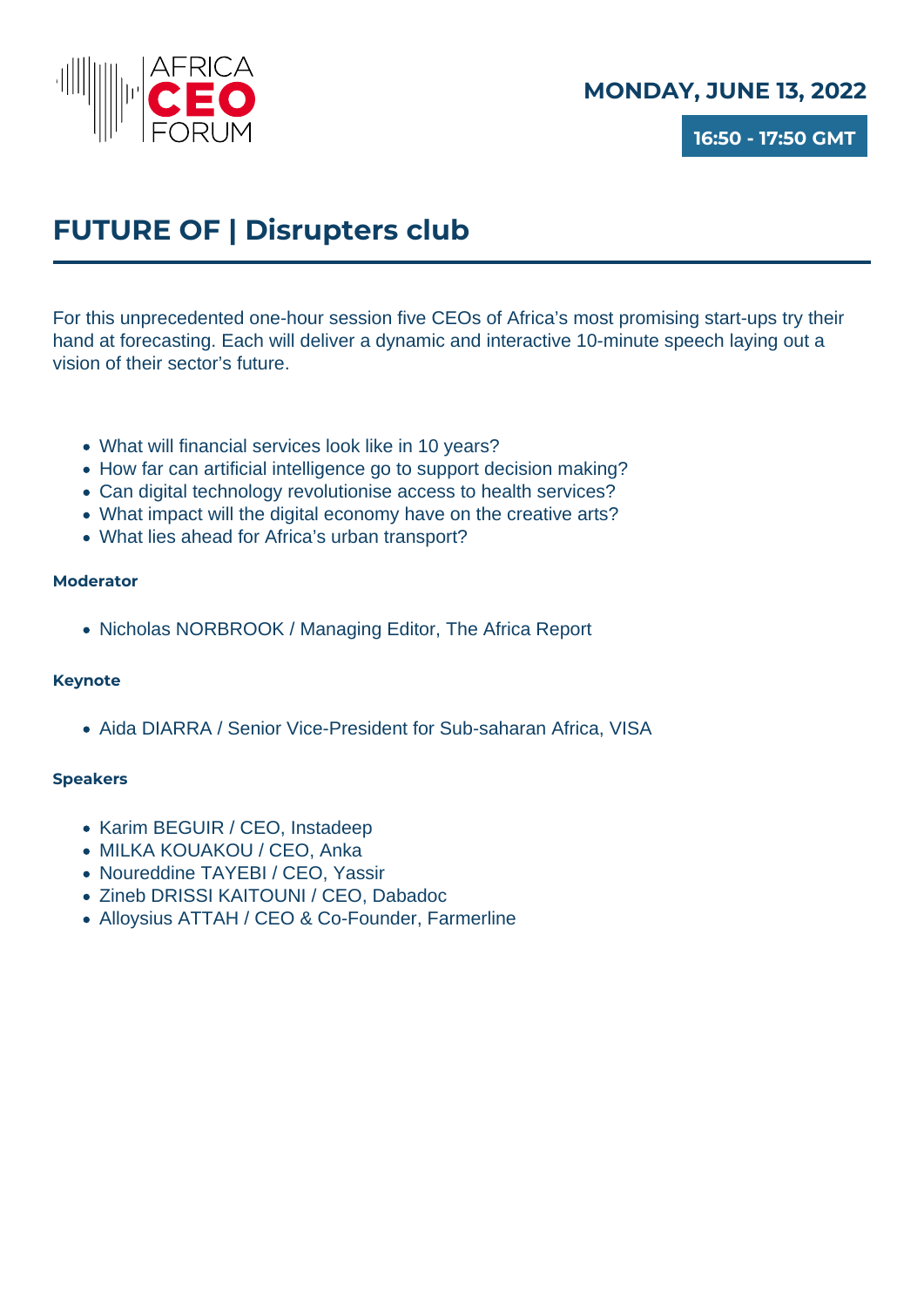

**09:30 - 10:30 GMT**

# **INDUSTRY OUTLOOK | ELECTRICITY - Energy transition: What place for African natural gas in the future mix?**

Debates are raging around gas. A polluting fuel, a key transition resource or a green energy? At COP26, 39 countries pledged to stop foreign financing of fossil fuel projects, including gas, by the end of 2022. Two months later, the European Commission proposed, subject to conditions, to classify gas financing projects as 'green investments'. For Africa, where 40% of electricity production comes from gas, this debate is crucial. Despite progress in clean energy, renewables (excluding hydro) will only provide 10% of the continent's electricity in 2030. How can African gas, an offshore resource and primarily exported raw, contribute to Africa's electricity mix amid a green revolution?

### Key points

- Batteries and green hydrogen: How are technological innovations impacting investments in African gas?
- How to finance offshore gas projects to contribute to Africa's electricity mix?
- Non-producing countries: Should they bet everything on renewable energy?

### **Expert**

Guillaume ESTAGER / Partner, Philae Advisory

### **Moderator**

• Ikaba KOYI / Independent Journalist, SKY NEWS

- Ahmadou BAKAYOKO / CEO, CIE
- Linda MABHENA-OLAGUNJU / Founder and CEO, DLO Energy Resources Group (Pty) Ltd.
- Yetunde TAIWO / Director New Energy, SEPLAT ENERGY PLC SEPLAT
- Ronan HUITRIC / Vice President for LNG Business Development Gas Renewables and Power Branch, TOTALENERGIES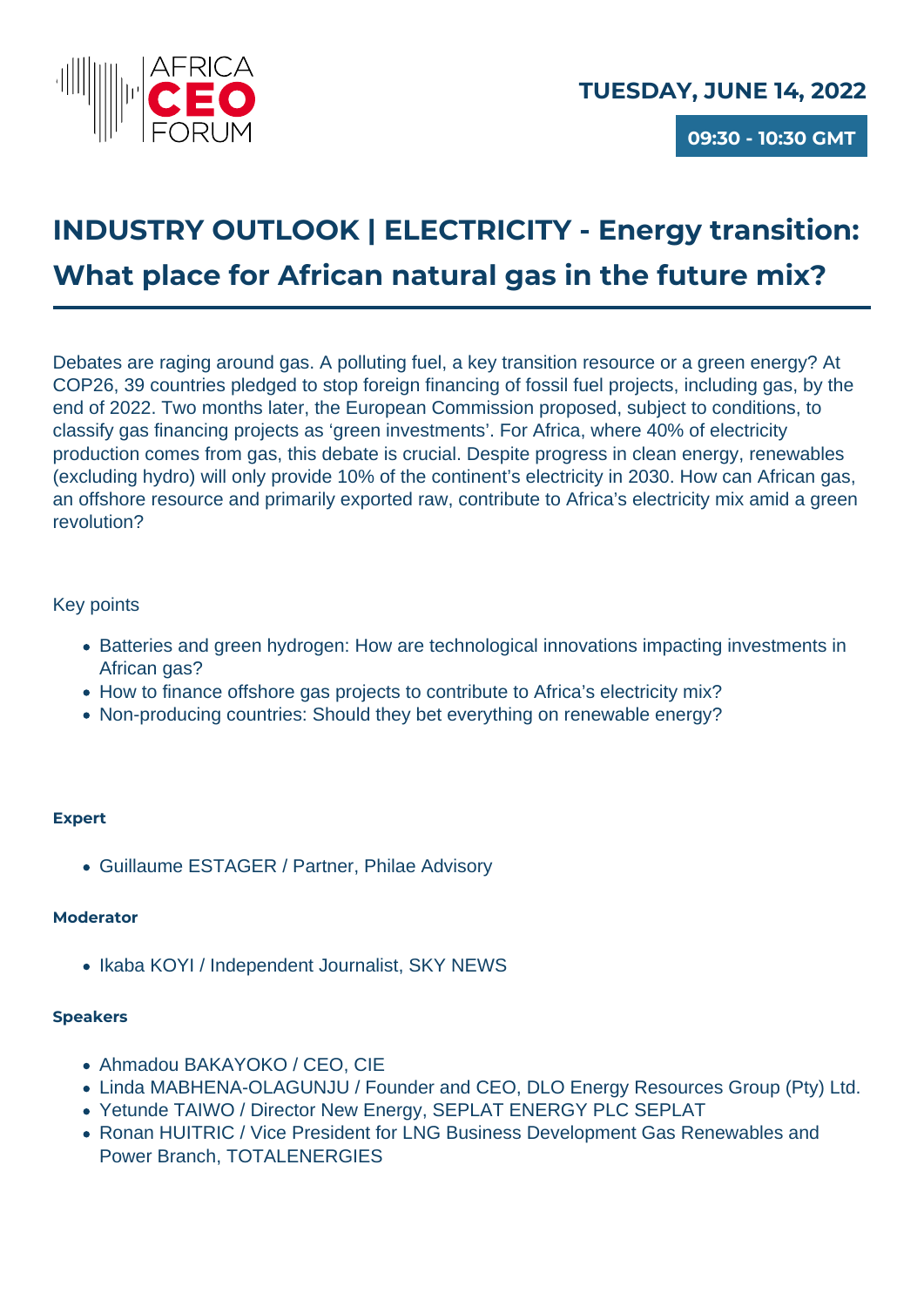

**09:30 - 10:45 GMT**

# **INDUSTRY OUTLOOK | AGRIBUSINESS - Can the new wave of special agri-processing zones be a gamechanger ?**

Sub-Saharan Africa ships the majority of its \$40bn annual agricultural exports raw without value addition (cocoa 74%, cotton 70% and cashews 95%) and imports much of its food. To remedy this, dozens of agricultural processing zones are being developed across the continent – eight of which are in Nigeria with a total investment of \$570m. One of the objectives is to solve the sector's recurring problems, such as high freight costs, limited access to storage, electricity, and a traceable raw material supply. What is the recipe for these zones to become a real source of value that attracts agro-industrial leaders?

### Key points

- Staple vs export crops identifying national and regional priorities
- How should the zones operate? Governance, tax and a domestic company preference
- Route-to-market how innovative approaches are fixing broken value chains

### **Expert**

Atsuko TODA / Director for Agriculture Finance and Rural Infrastructure Development Department, African Development Bank

### **Moderator**

Estelle MAUSSION / Journalist, JEUNE AFRIQUE

- Sebastien FAVIER / Co-CEO, R-LOGISTIC
- Rita Maria ZNIBER / Chairman & CEO, Diana Holding
- Gagan GUPTA / Founder and CEO of ARISE IIP, ARISE IS, and ARISE P&L, ARISE IIP, ARISE IS, ARISE P&L
- Mohammed Anouar JAMALI / CEO, OCP Africa
- Ikenna NZEWI / CEO, RELEAF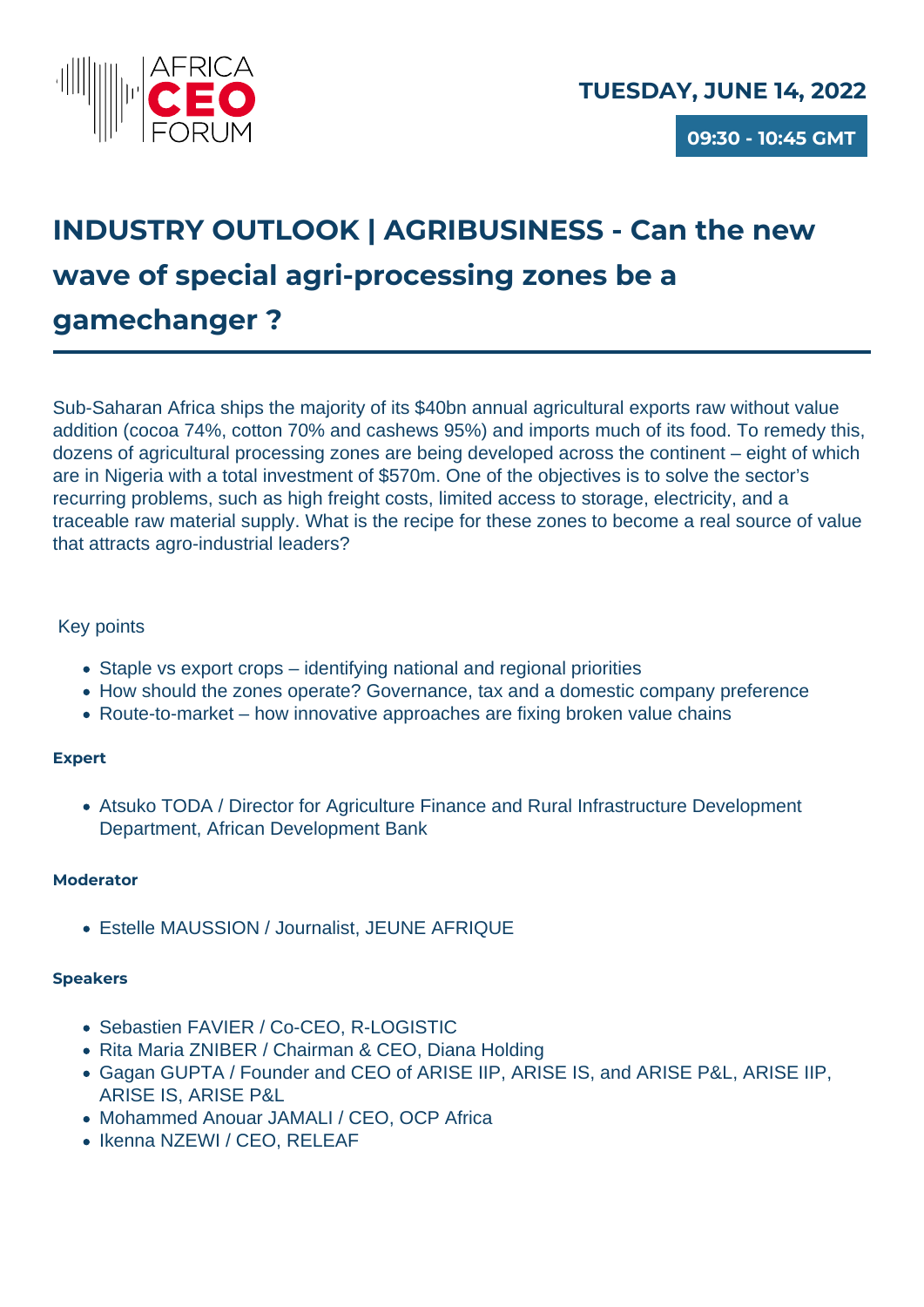

**09:30 - 10:45 GMT**

## **BUSINESS CASE | M&A: Keys to acquiring an SME**

Though business acquisitions can help companies expand geographically, gain market share, add new skills and diversify portfolios, M&A operations are relatively rare on the continent. In this session, chaired by investment bank KeysFinance Partners, two business leaders recount the main challenges they met when acquiring another business, such as determining the target company, assessing its value in an uncertain environment, making the deal, and integrating the business post-acquisition.

### **Moderator**

Joël CADIER / Chairman, Keysfinance Partners

- Abbas BADREDDINE / Managing Director, Plastica
- Ismael BELKHAYAT / CEO, Chari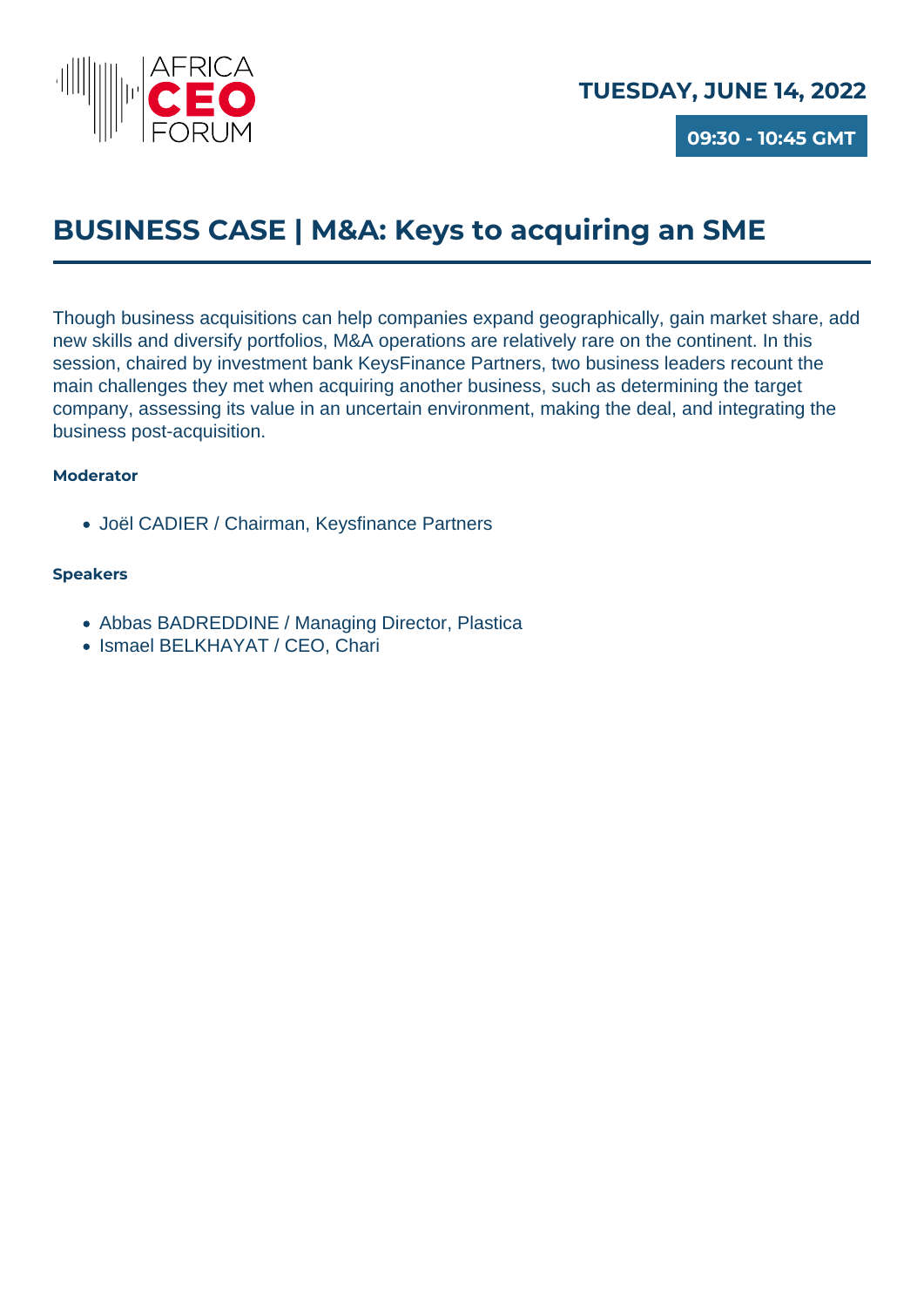

**09:30 - 11:00 GMT**

## **INVEST IN | Senegal**

As the foremost annual meeting of the private sector on the continent, the AFRICA CEO FORUM is the leading platform for public-private dialogue. 'Invest In' sessions allow CEOs and investors to meet with high-level African government officials to gain deeper insight into their countries' economic development strategies. These sessions provide exposure to a variety of key sectors, business environments, and public and private investment opportunities.

### **Moderator**

• Marc Fadel ALEXANDRENNE / Managing Partner, Deloitte

### **Keynote**

Amadou HOTT / Ministry of Economy, Planning and Cooperation, Ministère de l'Economie, du Plan et de la Coopération - Sénégal

- Aliou MAIGA / Regional Director for West and Central Africa, International Finance Corporation (IFC)
- Mountaga SY / Managing Director, APIX S-A
- Baidy AGNE / President, Conseil National du Patronat du Sénégal (CNP)
- Sophie GLADIMA / Minister of Petroleum and Energy, République du Sénégal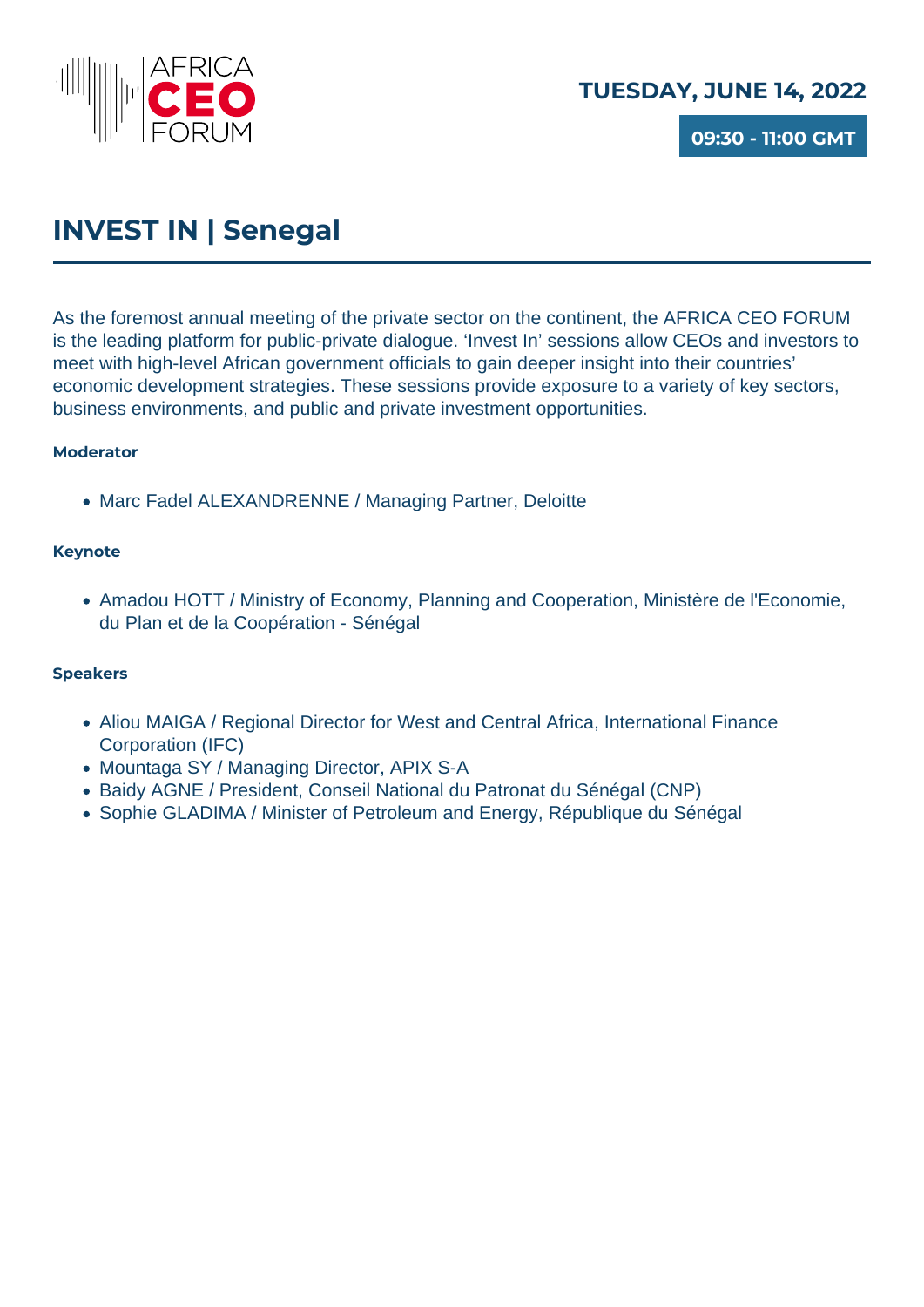

# **CONVERSATION WITH | Mamadou Sangafowa Coulibaly & Luca Vignati**

Last September, Côte d'Ivoire announced a "major discovery" of oil and offshore natural gas: 1.5 to 2 billion barrels of crude oil and 1,800 to 2,400 billion cubic feet of gas. Developed by the Italian giant Eni, this discovery comes at a time when, from COP26 to the Ukrainian crisis, gas has gone from being an energy commodity on the verge of being abandoned to a strategic asset. How can stakeholders take advantage of this gas windfall while accelerating the country's energy transition? Led by CNN journalist Larry Madowo, Côte d'Ivoire's newly appointed Minister of Mines, Oil and Energy, Mamadou Sangafowa Coulibaly, appointed at the end of April 2022, and Luca Vignati, Eni's head of upstream, discuss the opportunities that gas offers for Côte d'Ivoire and Africa.

### **Moderator**

Larry MADOWO / Journalist and International Correspondent, CNN

- Mamadou SANGAFOWA COULIBALY / Minister of Mines, Petroleum and Energy, République de Côte d'Ivoire
- Luca VIGNATI / Upstream Director, ENI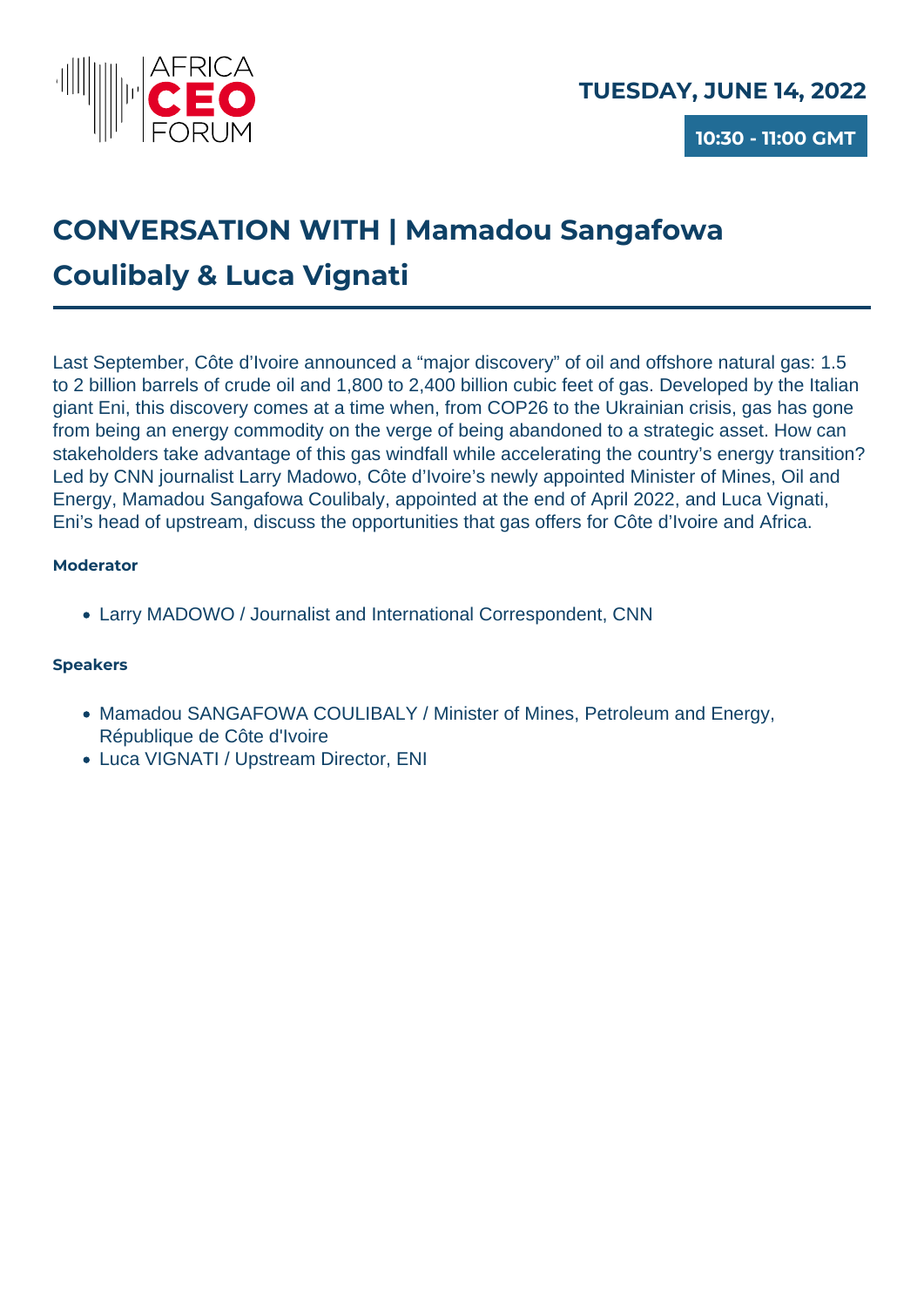

**11:00 - 11:35 GMT**

## **KEYNOTE | UN Climate Change High-Level Champion**

COP 27: What's at stake for the African private sector?

There will be no room for "useless promises, pledges and buzzwords" at November's United Nations Climate Change Conference 2022 (COP27) in Sharm El-Sheikh, according to UN Climate Change High-Level Champion for Egypt, Dr Mahmoud Mohieldin. Instead, the conference will be laser-focused on implementing climate projects. In this keynote address followed by an interactive audience Q&A, veteran economist and former Minister of Investment for Egypt, Dr Mohieldin, evaluates what's in the balance as the world's flagship climate conference returns to African soil.

### **Speakers**

Dr. Mahmoud MOHIELDIN / UN Climate Change High-Level Champion for Egypt, UNFCC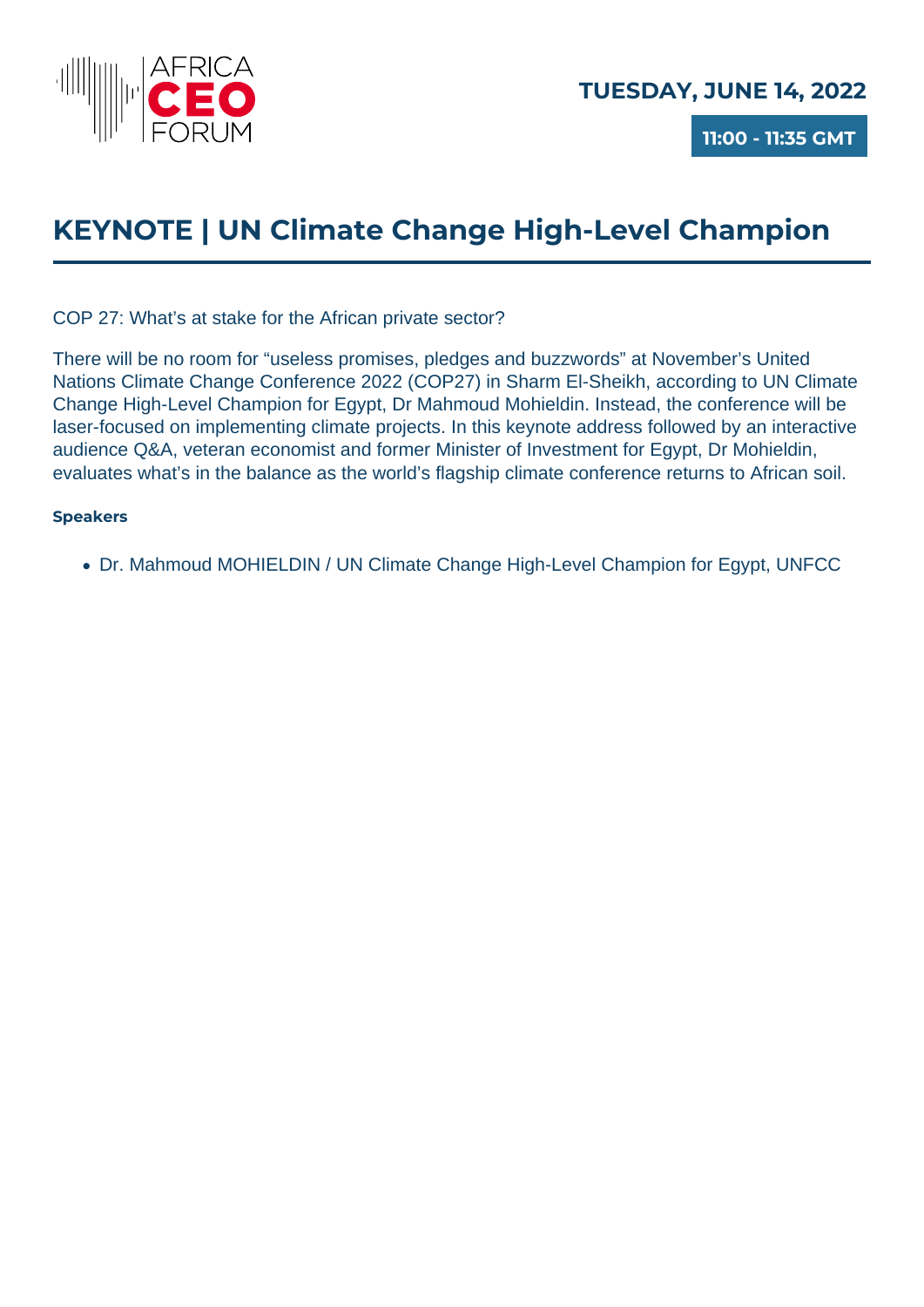

**11:00 - 13:00 GMT**

## **WORKSHOP | WFC - What it takes to be a leader for gender equality**

Despite abundant evidence that gender equality at board level is good for business, an overwhelming majority of organisations in Africa say advancing women into top board leadership roles is not a formal business priority. Yet diversity at the top is essential for a high-performing and innovation-oriented organisation. In this workshop you'll hear from some of the influential leaders on the continent who've made an impact on gender equality through their work. They will identify the components, opportunities and challenges to achieving gender justice at the top.

- How can we promote gender parity at board level as smart economics?
- What are key practices that can help African organisations close the gender gap in board leadership?
- How can we better monitor, evaluate and improve Gender Equality plans?

### **Moderator**

Valerie NEIM / Founder & CEO, Brazza Transactions

#### **Moderator**

Felicia DJIBO / Partner, Deloitte Consulting - Energy and Resources Leader (Côte d'Ivoire), **Deloitte** 

#### **Moderator**

Lamia MERZOUKI / Deputy Managing Director, Casablanca Finance City Authority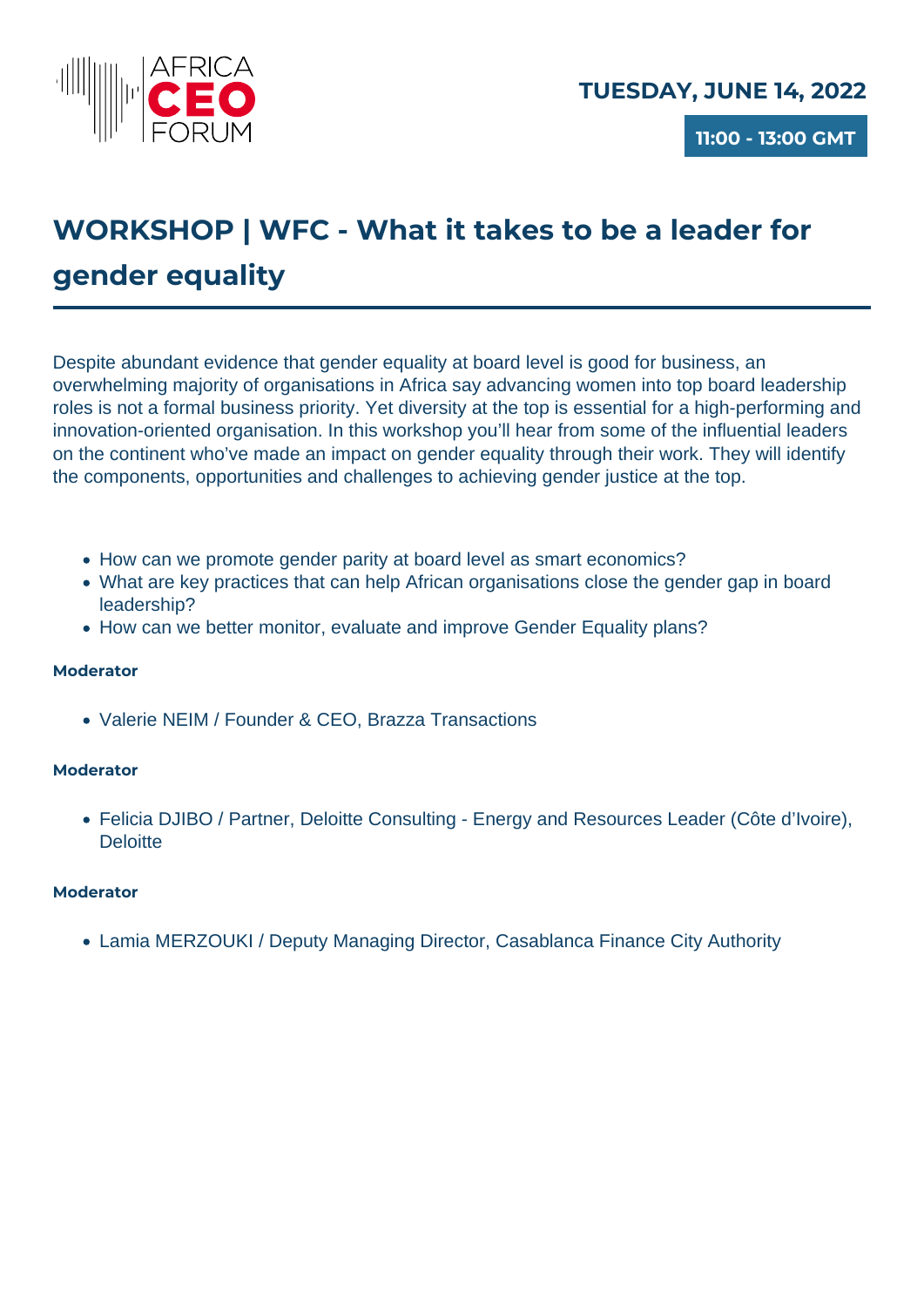

# **INDUSTRY OUTLOOK | FMCG - New tactics for conquering African consumers**

A decade ago, the AfDB claimed that 300 to 500 million Africans belonged to the middle class. Such a figure, coupled with population forecasts, painted a rosy future for the retail and consumer goods sector. However, the reality proved to be more complex: nearly 70% of this so-called middle class is spending between \$2 and \$4 a day and the group's habits differ significantly from other geographies. Now COVID-19 has stalled the growth of this middle class and is putting pressure on daily spending, while driving more consumers online. How can market players adapt to the changed dynamics and deliver packaging, product sizes and prices tailored to the modest purchasing power and preferred shopping channels of the average African consumer?

### Key points

- Their means and needs: Who is the African consumer?
- High costs vs. limited purchasing power: Getting the size of the offering right
- Digital banking and e-commerce: What are the consequences for points of sale?

### **Expert**

• Julien GARCIER / Founder and Managing Director, Sagaci Research

### **Moderator**

• Madjissem BERINGAYE / TV Anchor, Canal +

- Claire BUENO RAGACHE / CEO Export and International Partnerships, Groupement des **Mousquetaires**
- Marc BANDELIER / Managing Director Consumer Wholesale & Industry, CFAO
- Abdul BEYDOUN / CEO, Yeshi Group
- Rodrigue BILA / Vice President Franchise Operation West Island & Mid Africa, COCA COLA AFRICA
- Yanis ARNOPOULOS / CEO, Duval Arno Distribution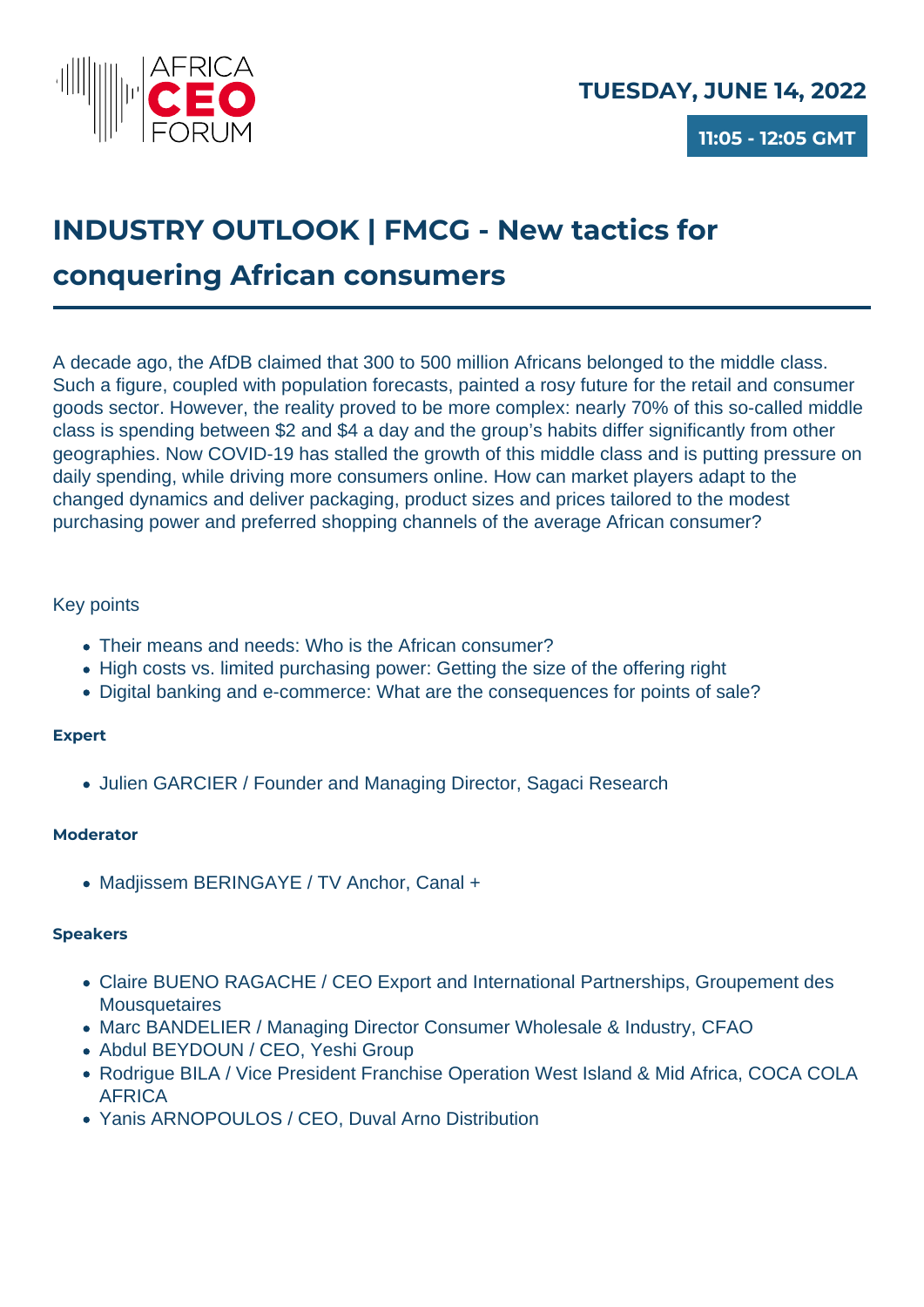

## **PANEL | CITIES - Megacities: Challenges and opportunities in an era of rampant urbanisation**

By 2050, 25% of the world's population (2.5 billion people) will live in Africa, over 1 billion of whom will live in urban areas. At a time when most African megacities are already heavily populated and seemingly unable to accommodate millions of additional residents (32 million estimated for Lagos by 2050), private sector investment opportunities are tremendous. From pollution control, a clean energy transition, and urban development planning to property rights reform, improved roads, digital infrastructure, and transport systems: what should be the urban planning priorities in Africa? And how should the private sector and national governments divide roles?

### Key points

- Property and financing: Building cheaper and faster to meet growing housing demand
- Transport and infrastructure: Ensuring financial backers are aligned on city redevelopment projects
- Clean energy and road network optimisation: Could digital urbanisation change everything?

### **Expert**

• Amaury DE FELIGONDE / Managing partner, Okan

### **Moderator**

Tolu OYEKAN / Managing Director and Partner, Lagos, Boston Consulting Group

- Marco DE ASSIS / CEO, Group Vivendi Africa
- Madani Maki TALL / Chairman of the Board of Directors, Envol Immobilier
- Rania AL-MASHAT / Minister of International Cooperation, Egypt, Minister of International Cooperation, Egypt
- Emmanuel NYIRINKINDI / Vice President of Cross-Cutting Solutions, International Finance Corporation (IFC)
- Nialé KABA / Minister of Planning and Development, Ministère du Plan et du Développement, CÔTE D'IVOIRE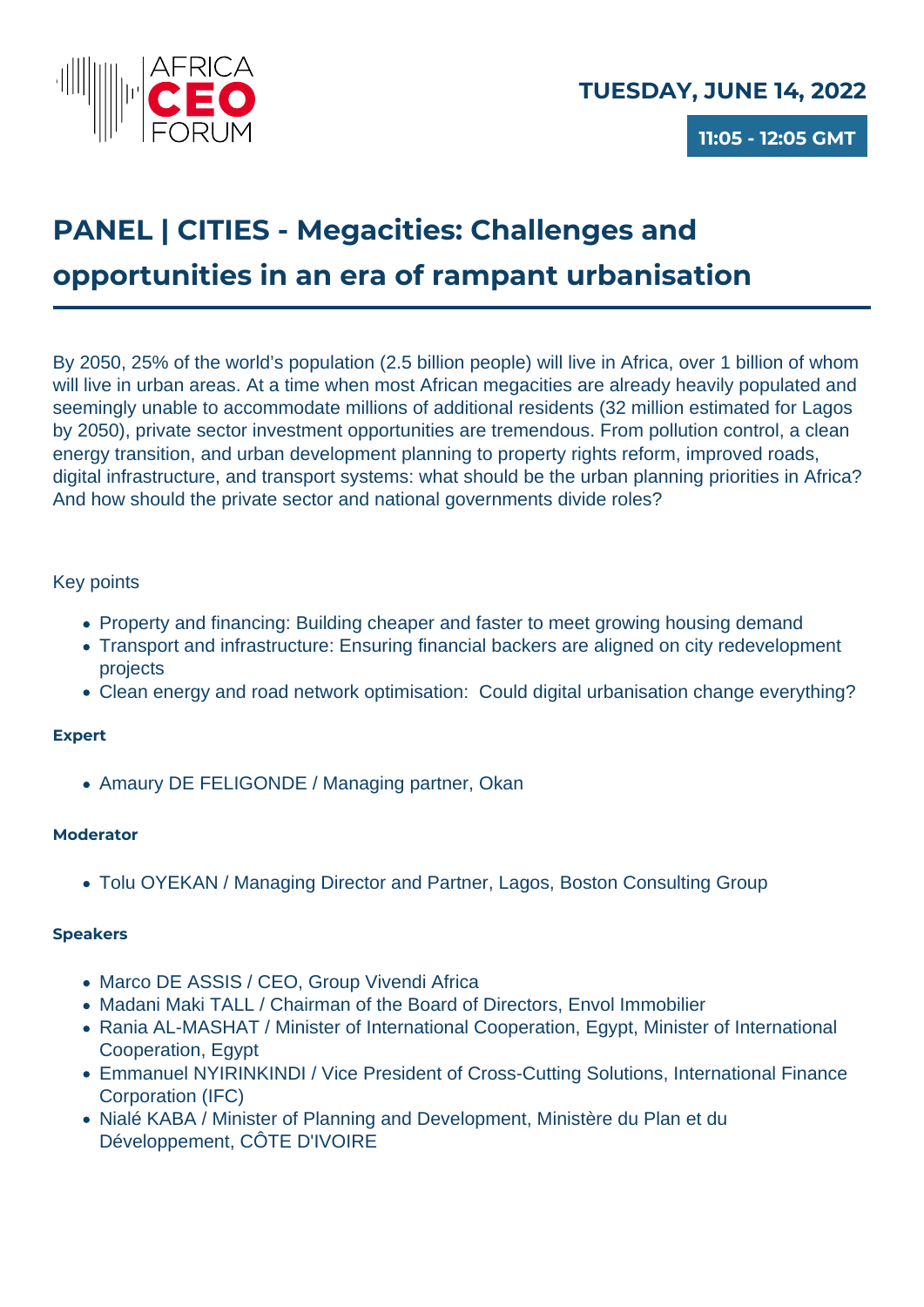

**11:25 - 13:25 GMT**

# **STRATEGIC ROUNDTABLE | FINANCIAL INCLUSION & TAXES - Digitalisation: How to capture Africa's \$100bn public finance improvement opportunity?**

The digitalisation of financial and administrative services offers formidable tools to accelerate and enhance financial inclusion while also allowing nations to broaden their tax base. For Africa, where tax rates are on average 20% of GDP (compared to 34% in OECD countries), digital technology and the digital revolution have created unparalleled opportunities for value creation. This roundtable will bring together government representatives, CEOs, and multilateral bankers to discuss the opportunities offered by a formalised digital economy.

### **Chair**

Yaw AGYENIM-BOATENG / Partner, McKinsey & Company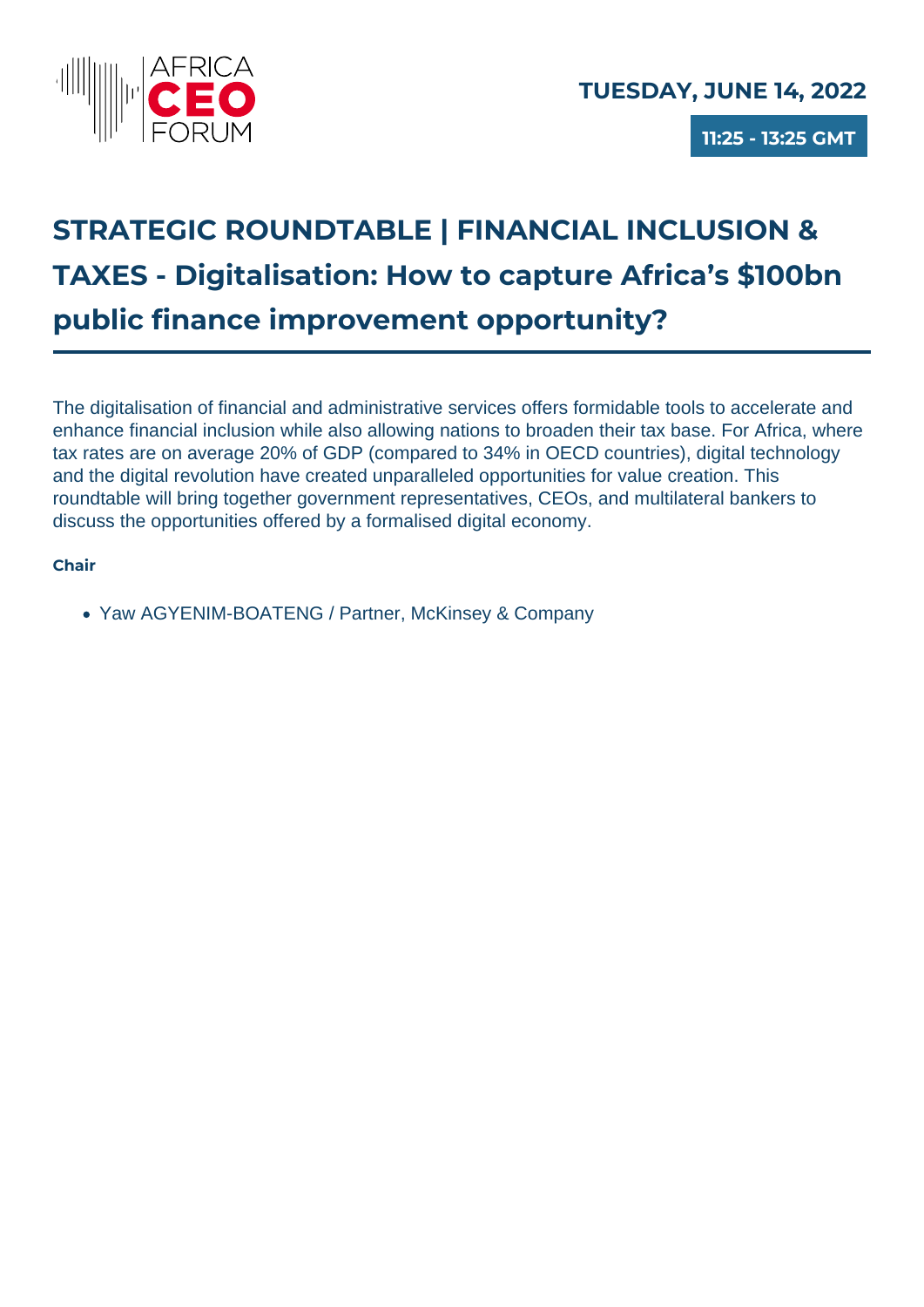

**11:30 - 13:00 GMT**

## **INVEST IN | Mauritania**

As the foremost annual meeting of the private sector on the continent, the AFRICA CEO FORUM is the leading platform for public-private dialogue. 'Invest In' sessions allow CEOs and investors to meet with high-level African government officials to gain deeper insight into their countries' economic development strategies. These sessions provide exposure to a variety of key sectors, business environments, and public and private investment opportunities.

### **Moderator**

Abdou DIOP / Managing Partner, Mazars Maroc

- S.E. Mohamed Cheikh EL GHAZOUANI / President, Président de la République Islamique de Mauritanie
- Aissata LAM / Director General, Agence de promotion des investissements en Mauritanie (APIM)
- Ousmane Mamoudou KANE / Minister of Economic Affairs and Promotion of Productive Sectors, Ministre des Affaires économiques, et de la Promotion des secteurs productifs
- Ahmed Yacoub NAMY / CEO, Star Fish
- Tama MAOULOUD / Director, Direction Générale du Partenariat Public-Privé Mauritanie
- Juan Carlos GARCIA / Chief Operating Officer, MAXAM
- Gagan GUPTA / Founder and CEO of ARISE IIP, ARISE IS, and ARISE P&L, ARISE IIP, ARISE IS, ARISE P&L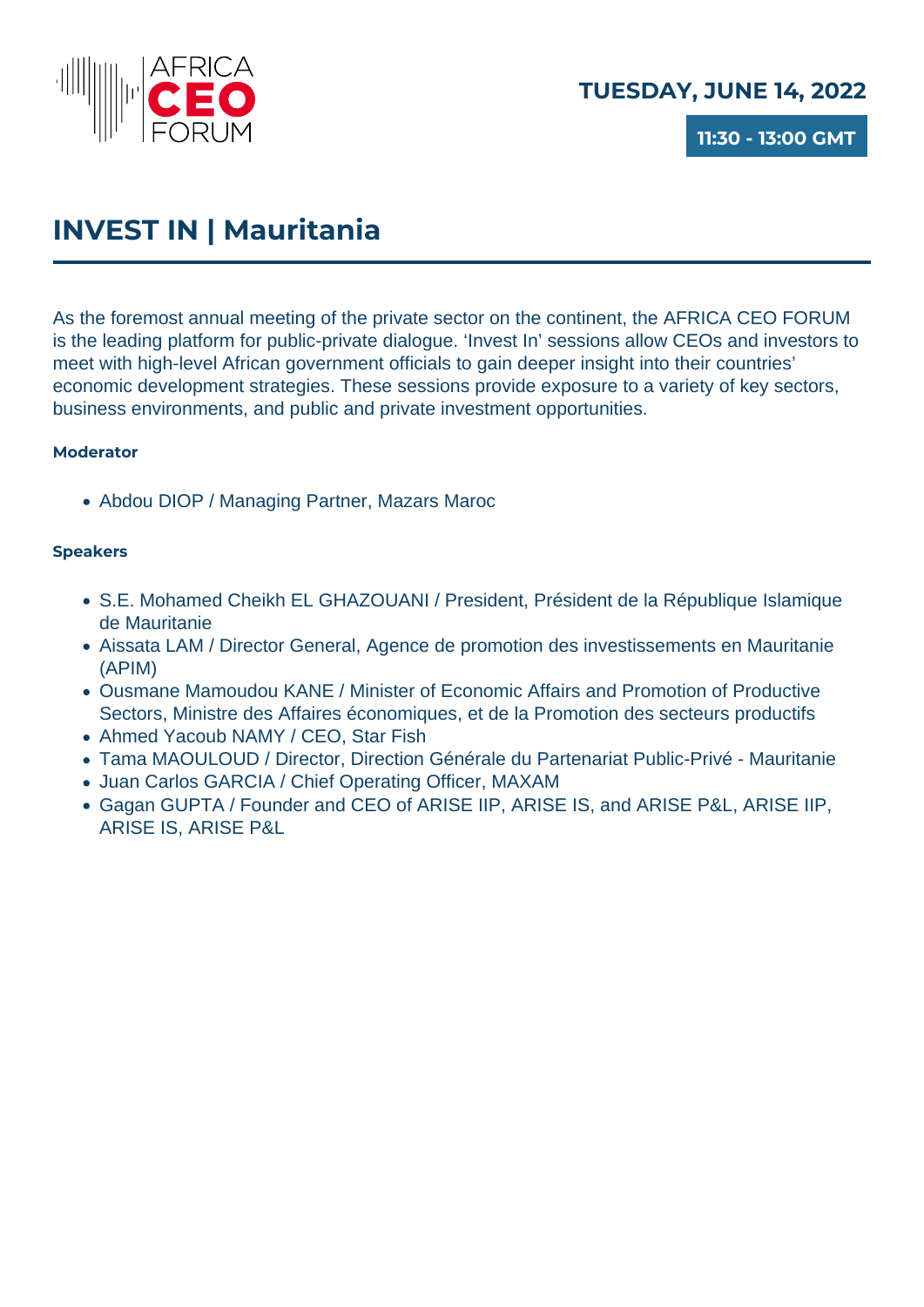

**11:35 - 12:05 GMT**

## **CONVERSATION WITH | Soren Toft**

Danish national Soren Toft took the reins at Swiss shipping giant MSC Mediterranean Shipping Company in December 2020 and finds himself leading what is set to become Africa's largest logistics enterprise. MSC this year signed a landmark deal to acquire Bolloré Africa Logistics for €5.7bn. In an interview with South African CNN anchor Eleni Giokos, Mr. Toft shares the company's strategy amid global supply chains disrupted by the pandemic and conflict in Ukraine.

### **Moderator**

Eleni GIOKOS / Anchor and Correspondent, CNN

### **Speakers**

• Soren TOFT / CEO, MSC Mediterranean Shipping Company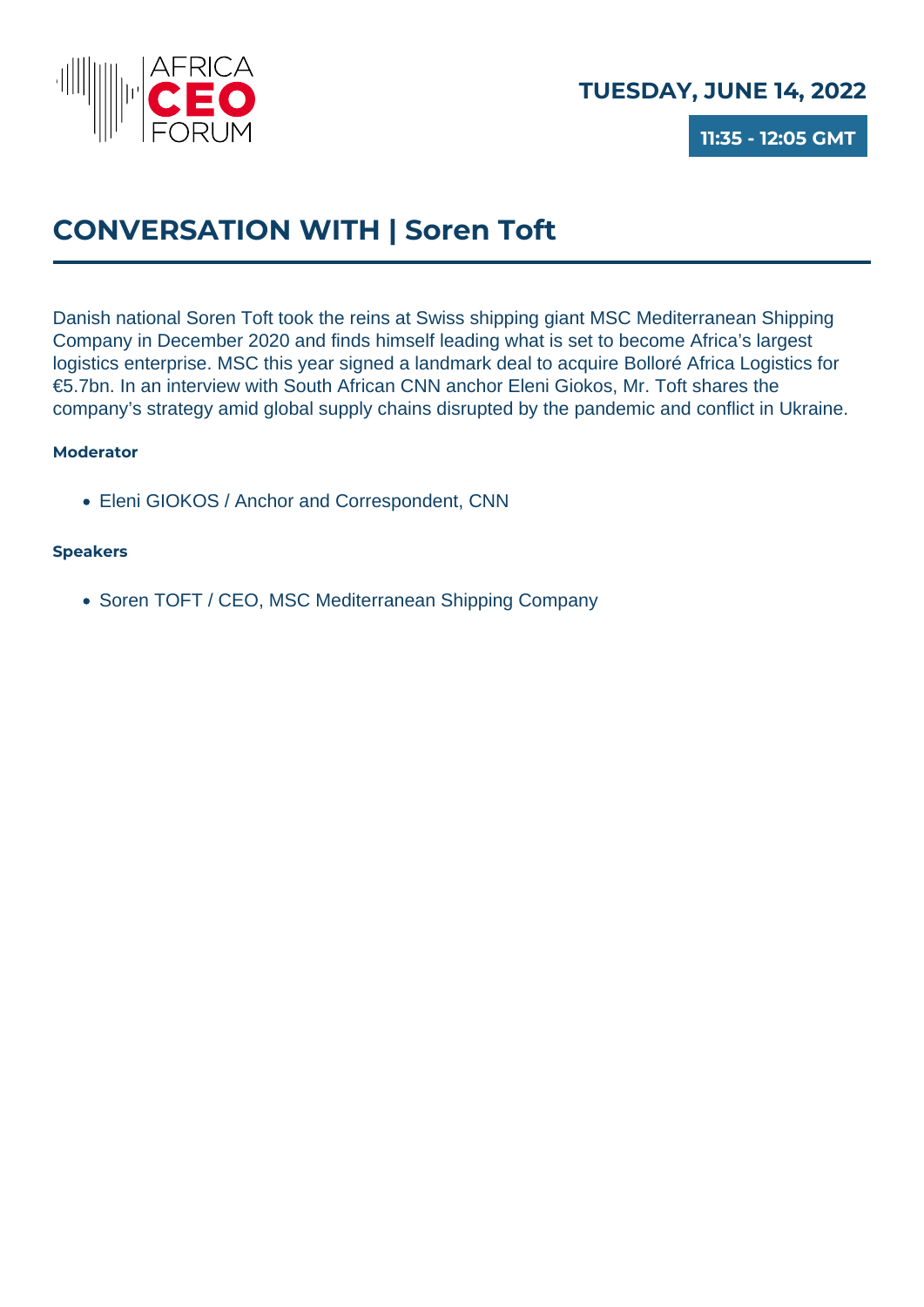

**12:25 - 13:25 GMT**

# **INDUSTRY OUTLOOK | TRANSPORT LOGISTICS - How the health crisis is revolutionising African logistics**

The fallout from the COVID-19 pandemic caused port congestion, a shortage of empty containers and a spectacular increase of 126% in the volumes of maritime freight in 2021. The shock to logistics is so immense that it has brought about a massive reorganisation of supply chains, including a review of the type of goods packed in containers, a shortening of maritime routes and industrial outsourcing. Africa has seen fierce competition in logistics over the last decade and, in 2021, the launch of AfCFTA. Can it seize this opportunity to export higher added-value goods and expand its domestic market via overland routes? How can logistics specialists and carriers help deliver this transformation?

### Key points

- Repositioning fleets and containers: How will this affect maritime capacities and African exports?
- How can the vertical integration of operators help Africa be part of future global supply chains?
- Governments: How can states put the sector's reorganisation to their advantage?

### **Expert**

• Mokena MAKEKA / Principal, Dalberg Advisors

### **Moderator**

Ciku KIMERIA / Editor, Quartz Africa

- Portia Joy DERBY / Chief Executive, Transnet
- Uche OGBOI / CEO, LORI SYSTEMS
- David WILLIAMS / Africa Regional Managing Director, Maersk
- Ahmed BENNIS / Group Business Development Director at Tanger Med, Secretary General of Africa Economic Zones Organization (AEZO), Secretary General of African Ports Task Force (APTF),
- Jumoke JAGUN-DOKUNMU / Director Eastern Africa, International Finance Corporation (IFC)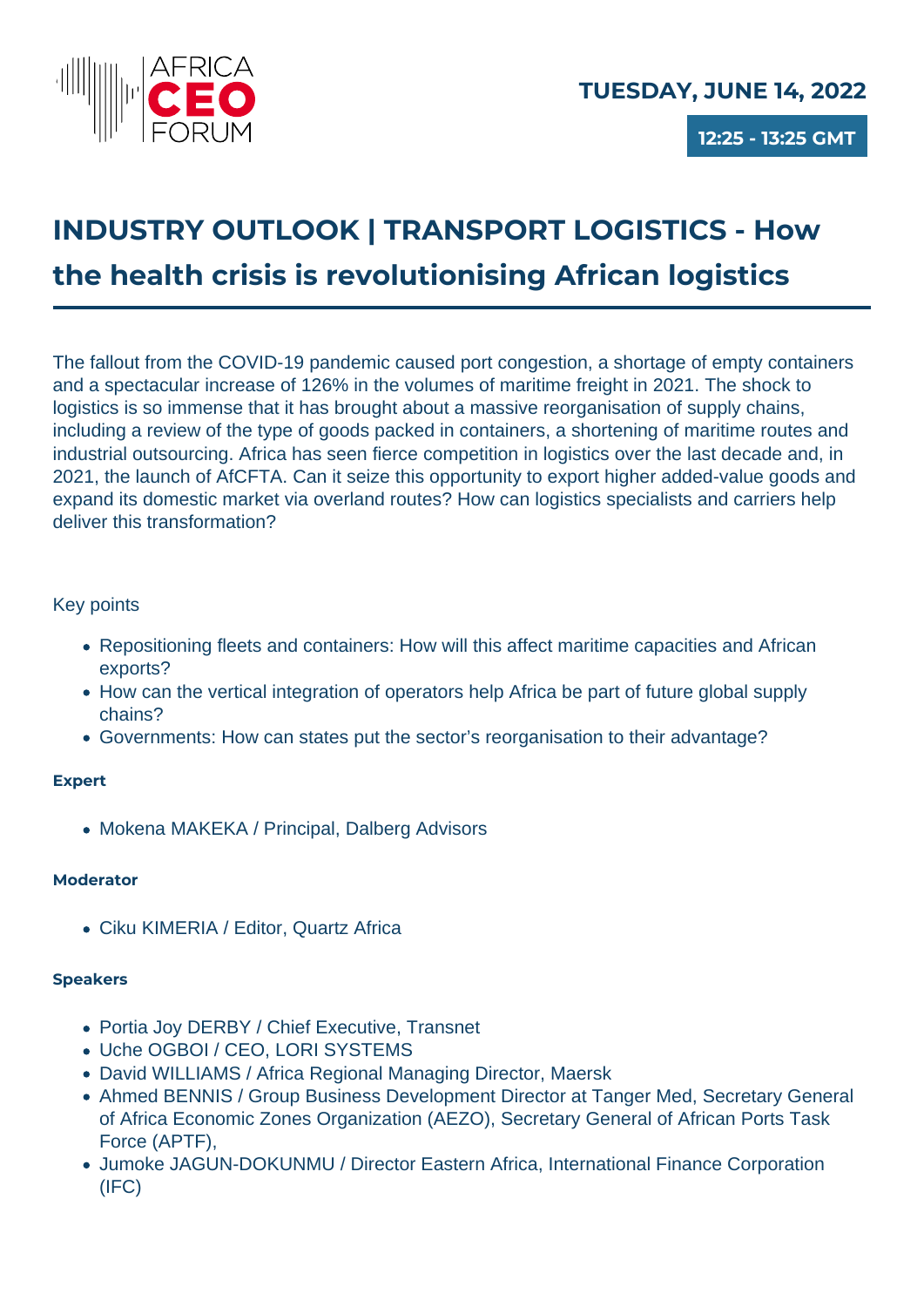

**12:25 - 13:25 GMT**

# **INDUSTRY OUTLOOK | HEALTH - Technology transfers and economies of scale: Unlocking potential in Africa's pharma industry**

The global pharmaceutical market is growing steadily and in 2020 surpassed €1 trillion in revenue. The African pharma market, with €15 billion generated in 2021 amid the pandemic, is timidly following this trend, despite the continent still struggling to access vaccines. To address this, many African governments are endorsing local production capable of meeting domestic needs, as well as exporting. But the sector in Africa remains constrained by a dependence on active pharmaceutical ingredient (API) imports, a shortage of qualified professionals, underdeveloped markets, and restrictive regulations. How can these barriers be overcome? What can be learnt from South Africa and Morocco, which cover 70 to 80% of their needs?

### Key points

- Harmonising regulatory frameworks regionally: Recognising marketing authorisations and patents
- Technology transfers: How can African players form partnerships with the international private sector to promote knowledge sharing?
- Local workforce: Training and retaining the talent Africa needs

### **Moderator**

• Kanika SAIGAL / Business editor, The Africa Report

### **Expert**

• Mathieu LAMIAUX / Managing Director and Senior Partner, Boston Consulting Group

- Françoise LOMBARD / Managing Director, Proparco
- Racey MUCHILWA / Country President and Head of Novartis sub-Saharan Africa, **NOVARTIS**
- Ramzi SANDI / CEO, SAIPH Groupe
- Souleymane DIARRASSOUBA / Minister of Trade and Industry and SME Promotion, République de Côte d'Ivoire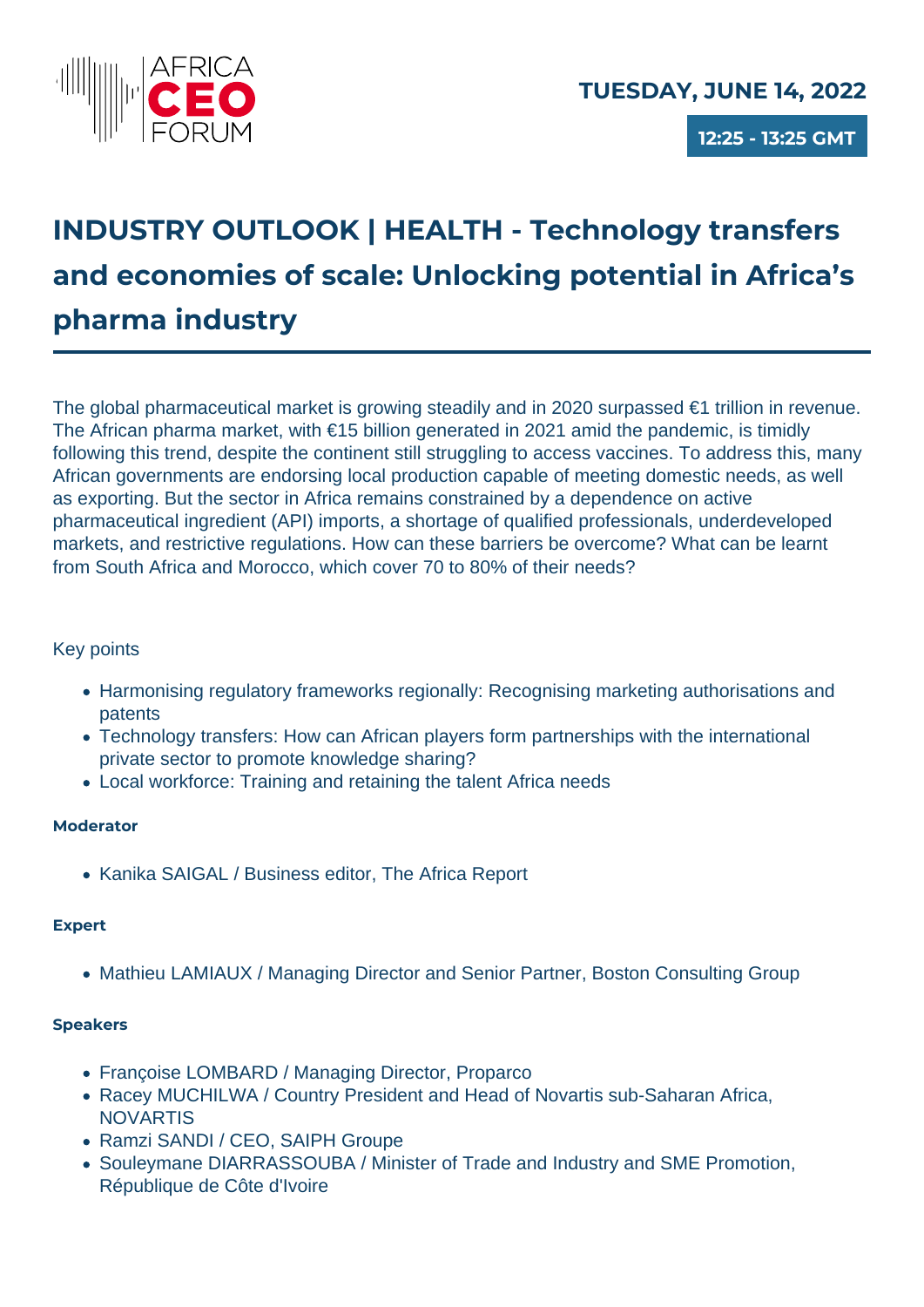

**14:20 - 15:20 GMT**

# **INDUSTRY OUTLOOK | DIGITAL - Digital data: Greater control and smarter use**

Digital data sovereignty has become a global geopolitical concern as well as a considerable economic opportunity. In a market dominated by US and Chinese tech giants, the location of data centres and harnessing data are critical issues. In Africa, \$5 billion in annual investments are expected in the data centre market by 2026, a windfall that could enable governments and the private sector to regain control of the digital value chain. From regulation to harmonisation and data availability: how can stakeholders reconcile an independence strategy while protecting citizens and growing the digital economy?

### Key points

- National or regional; neutral, or sovereign: What economic model is needed to develop and host data infrastructure?
- Data sensitivity: Balancing security with economic opportunity
- Creating a data ecosystem to aid African start-up development

### **Expert**

Adama Aristide OUATTARA / Partner, Risk Advisory, Deloitte

### **Moderator**

Ciku KIMERIA / Editor, Quartz Africa

- Funke OPEKE / CEO, MainOne
- Nitin GAJRIA / Managing Director, Sub-Saharan Africa, Google Africa
- Ebenezer ASANTE / Senior Vice President, MTN
- Colin HU / President Enterprise & Cloud, Huawei Northern Africa
- Lacina KONE / Director General and CEO, Smart Africa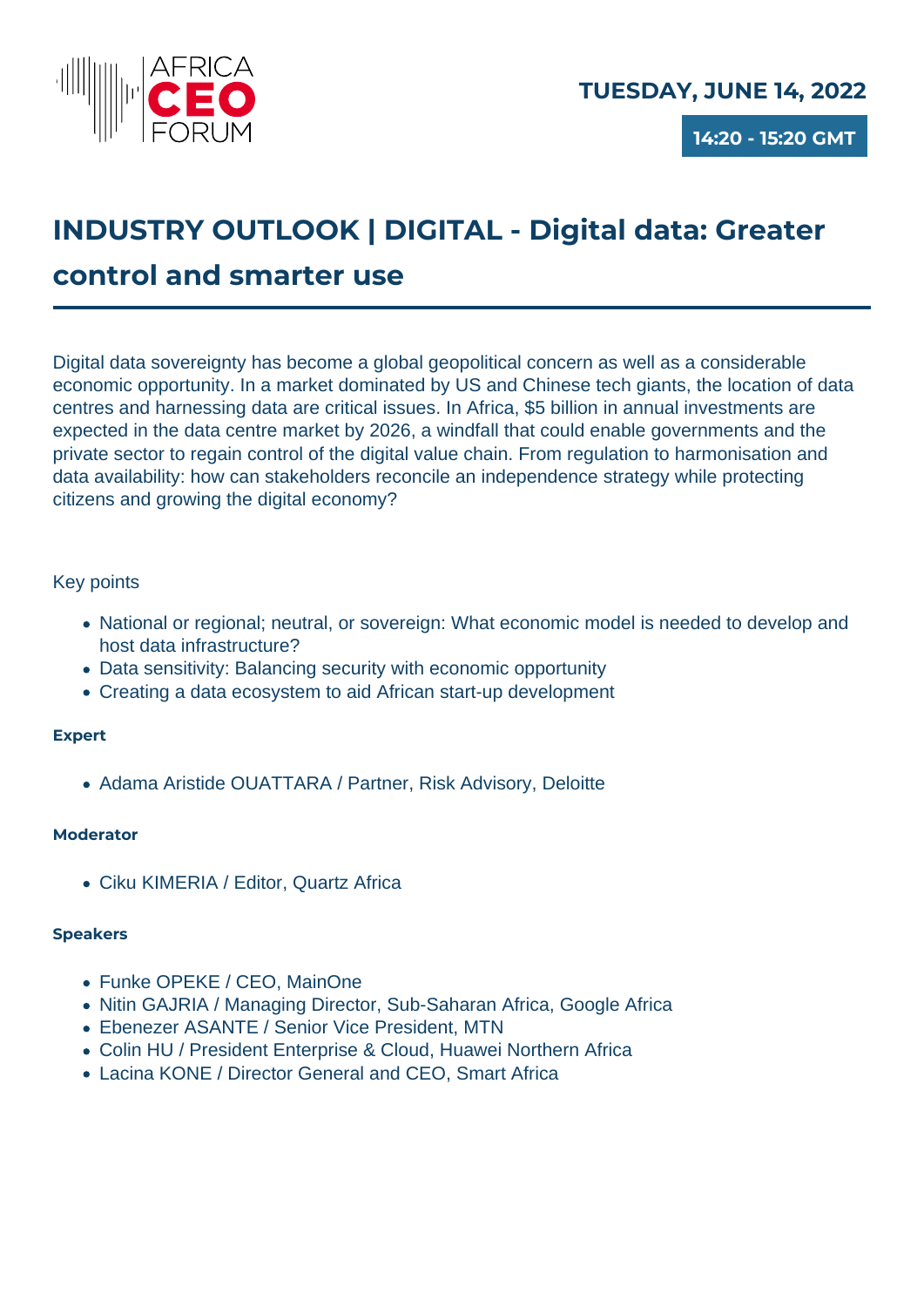

**14:20 - 15:20 GMT**

# **PANEL | WOMEN WORKING FOR CHANGE (WFC) - The last rung on the ladder**

How women come to be underrepresented in top jobs – such as through cultural factors and informal networks dominated by men – is well documented. The proportion of African women in top leadership positions falls dramatically the higher one looks in corporate and institutional hierarchies. In 2021, only three women headed one of Africa's 50 most powerful corporations. Lack of diversity at the top has a high cost for the continent's prosperity. Numerous studies show that stronger women's representation in top leadership roles leads to greater success at private companies. How can barriers be turned into bridges for female leaders? What will it take to break inequality at the top?

### Key points

- Success stories: Learning from women in top leadership positions across sectors in Africa
- How can gender parity at executive and board levels be promoted as smart economics?
- Filling data gaps on female leaders in African businesses and the benefits

### **Keynote**

Daphne MASHILE-NKOSI / Executive Chairman, Kalagadi Manganese

### **Expert**

Yaw AGYENIM-BOATENG / Partner, McKinsey & Company

#### **Moderator**

• Ikaba KOYI / Independent Journalist, SKY NEWS

- Elisabeth GOUATER / Managing Director, Cadyst Consumer Group
- Massogbè TOURE / President and General Manager, SITA
- Marie-Chantal KANINDA / Vice-President of Corporate Affairs, Glencore RDC
- Yvonne IKE / Managing Director, BANK OF AMERICA
- Patricia OBOZUWA / Vice President, Public Affairs, Communications & Sustainability, Africa, Coca-Cola Africa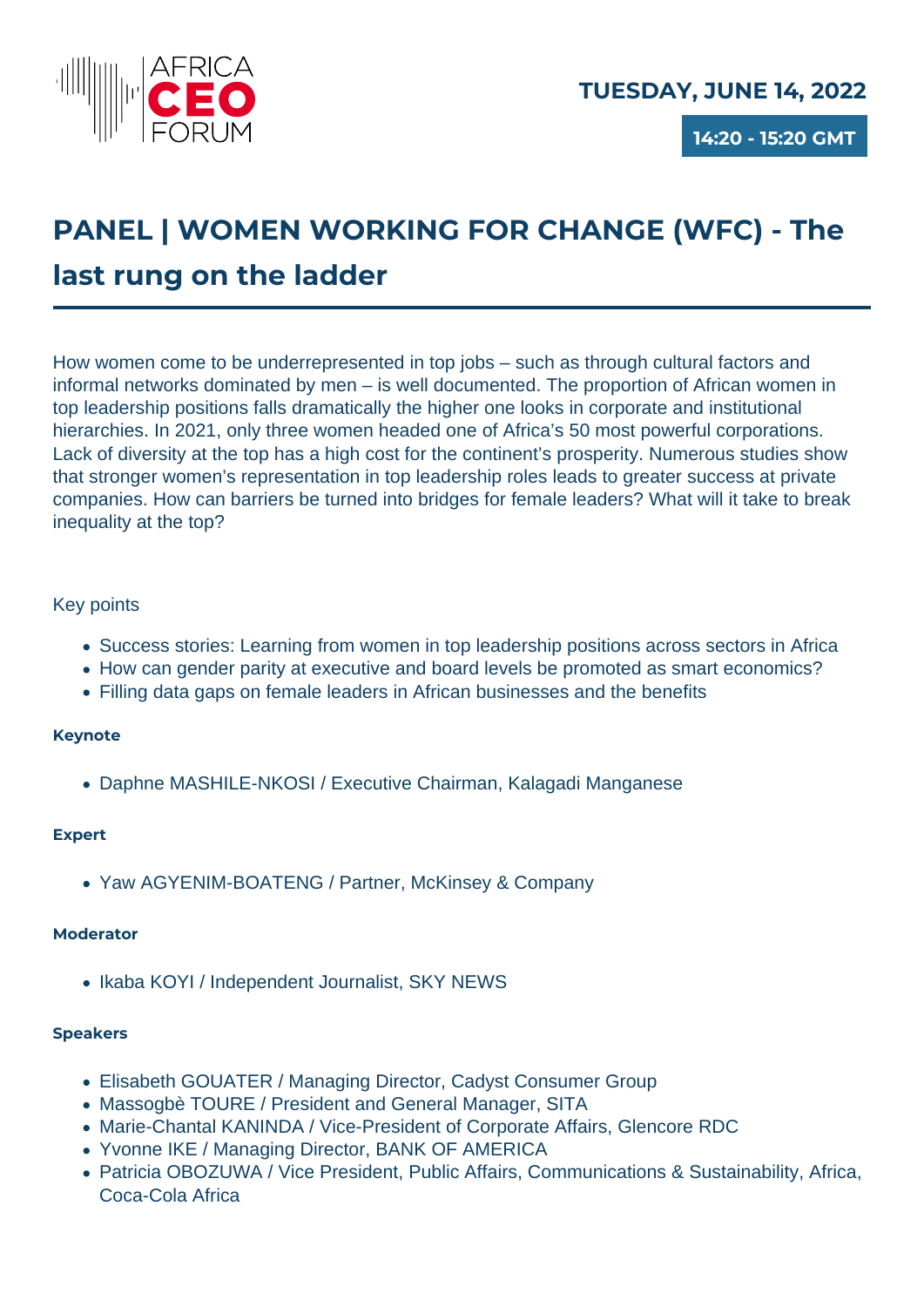

**14:20 - 15:20 GMT**

## **BUSINESS CASE | Data: How to get value from data and algorithms?**

Data and AI have become a strong source of value creation and competitive advantage globally. In Africa, given the level of data maturity, the business potential, and possibilities to differentiate from competitors, is great. However, successfully leveraging data and integrating it into decisions and operations on the ground requires a transformation laden with challenges, from access to talent and investment in technology to compliance with ever-changing regulations and a focus on highvalue use cases. Two leaders share their experiences on how they are making the most of data and how to build consumer trust.

### **Chair**

• Hamid MAHER / Managing Director & Partner, Casablanca, Boston Consulting Group

- Coura SENE / Regional Director UEMOA, Wave Mobile Money
- Francis DUFAY / Vice President Africa, Jumia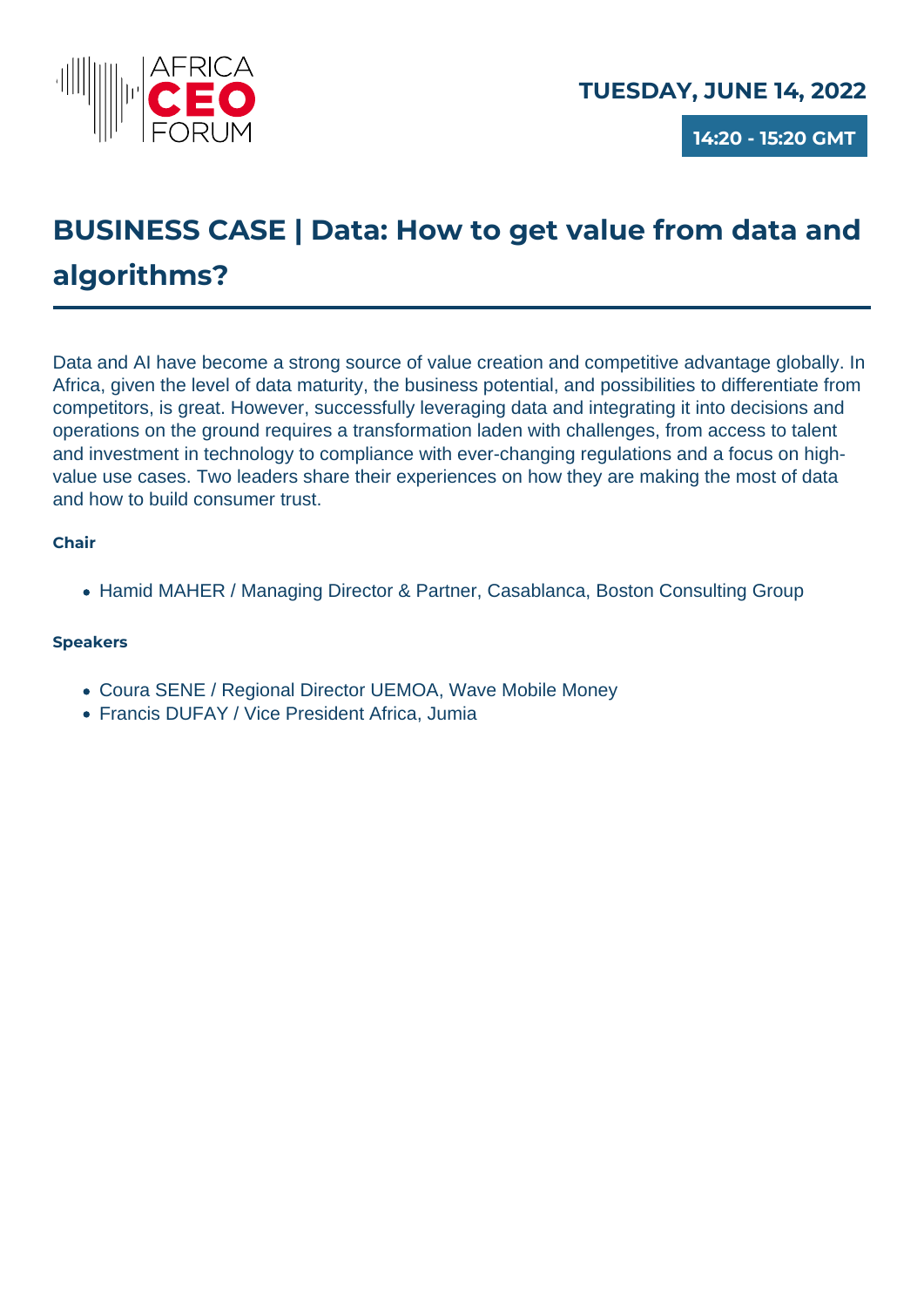

**14:20 - 16:20 GMT**

# **STRATEGIC ROUNDTABLE | HEALTH - Initiatives and reforms for long-term e-health viability**

E-health, widely regarded as a business of the future, finally seems to have taken off on the continent. Venture capital firms, having doubled investments in healthcare since 2015, are enthusiastically embracing digital apps, which have seen renewed interest on the back of COVID-19. Multilateral bankers, capital investors, entrepreneurs and lawmakers will meet for this roundtable to determine the priorities for achieving sustained growth in the e-health sector.

### **Chair**

• Sam BOURTON / Partner, McKinsey & Company - Founder at QuantumBlack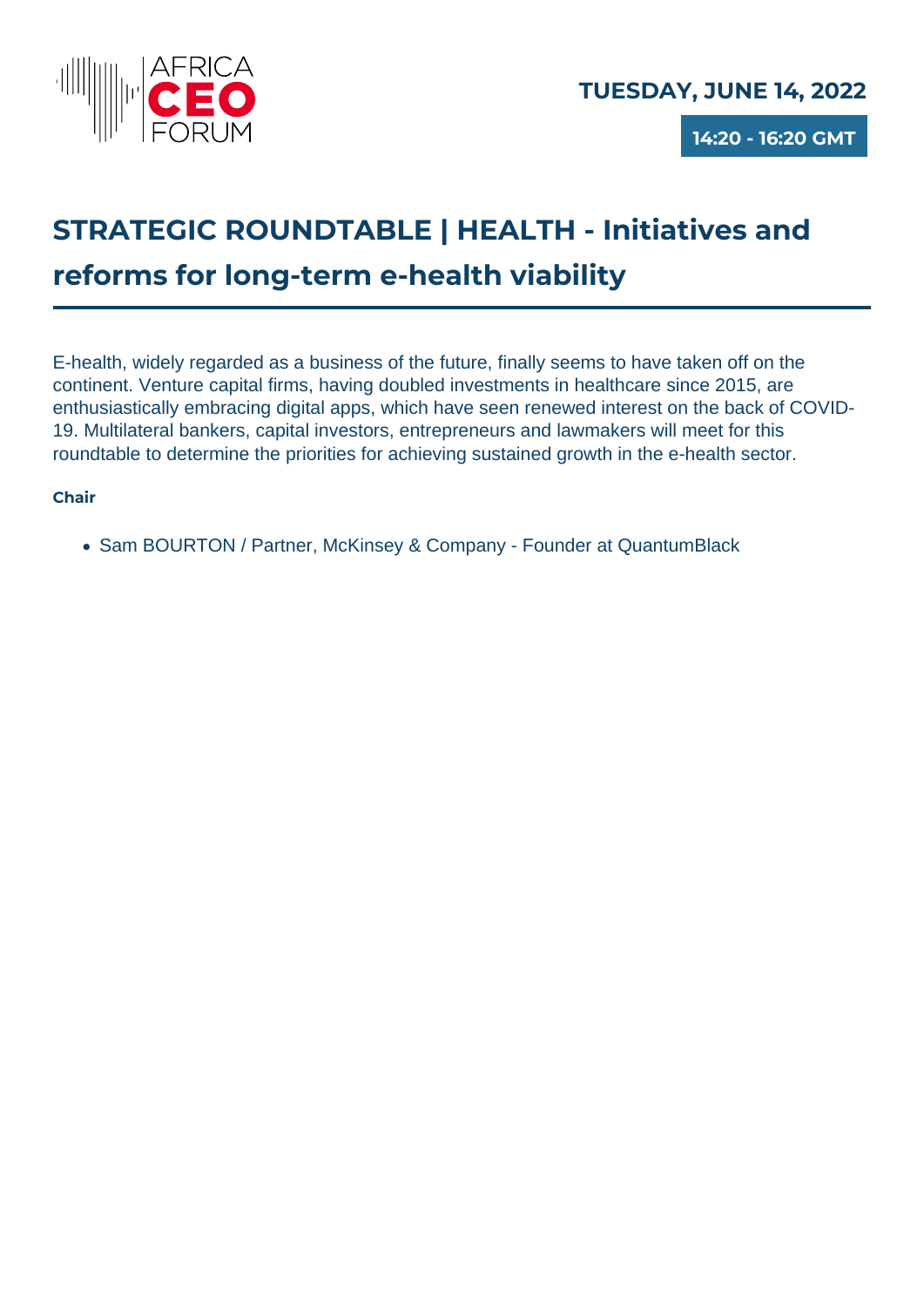

**14:20 - 15:50 GMT**

## **STRATEGIC ROUNDTABLE | Waste Management : Accelerating the transition to the circular economy**

African countries on average generate about 0.5 kg of waste per person per day, which is the lowest globally. However, aggregate waste generation is expected to exceed 500 million tons per year by 2050, compared to less than 200 million today. To improve the Solid Waste Management (SWM) system, countries increasingly rely on support from the private sector which has in some instances helped to relieve the financial pressure on municipalities and provided operational expertise. Nonetheless, the average collection rate is expected to remain below 70% by 2025. During this closed-door session, key CEOs, bankers and government representatives discuss how to coordinate a multistakeholder push to accelerate the transition to more sustainable systems.

### **Chair**

Lorentz Chidue NWACHUKU / Principal Investment Officer, International Finance Corporation (IFC)

### **Chair**

• Max-Henrik BLOM / Principal Investment Officer, International Finance Corporation (IFC)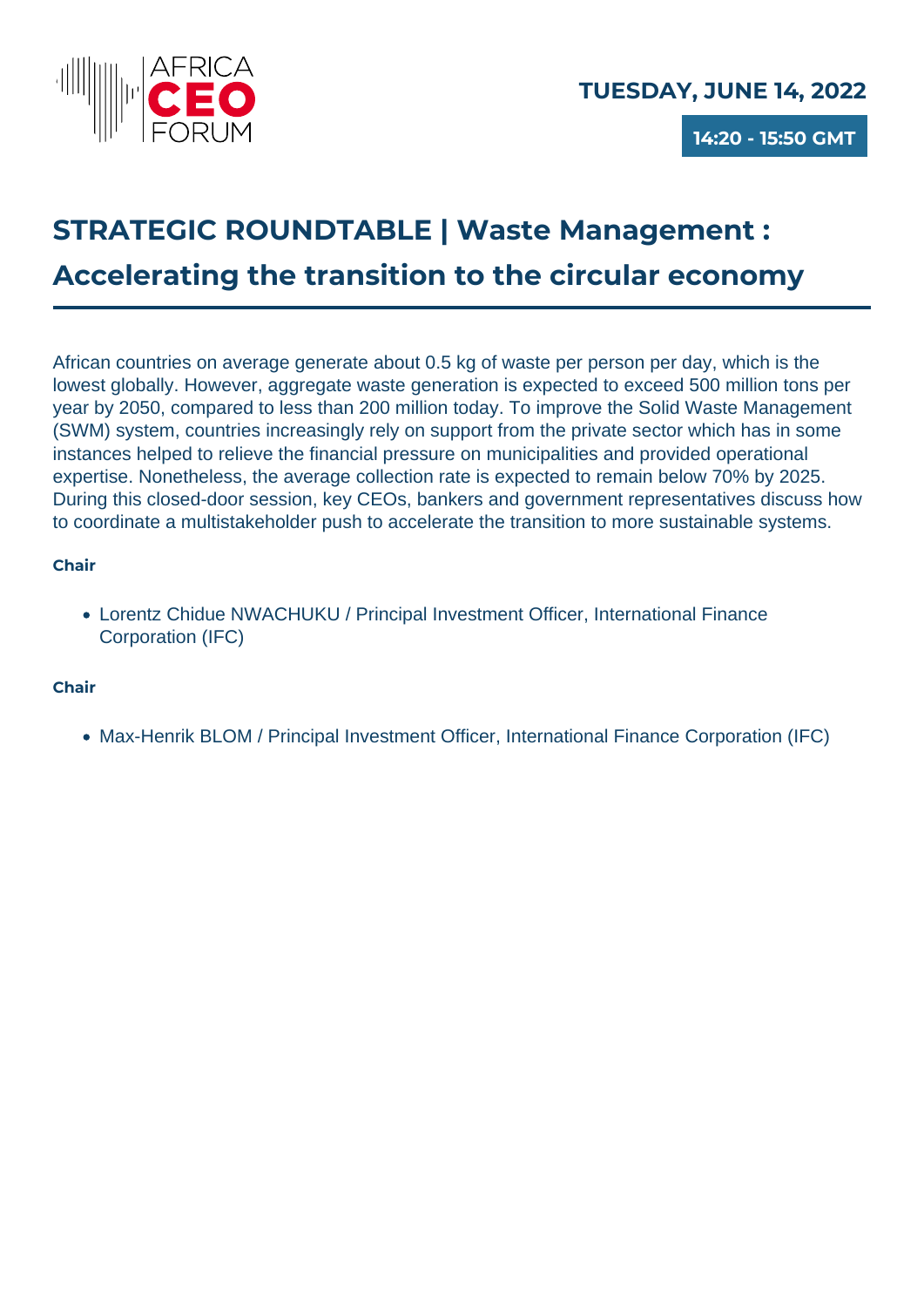

**14:45 - 15:10 GMT**

## **CEOs SURVEY**

### **Moderator**

Eleni GIOKOS / Anchor and Correspondent, CNN

### **Speakers**

Emmanuel GADRET / Managing Partner, Deloitte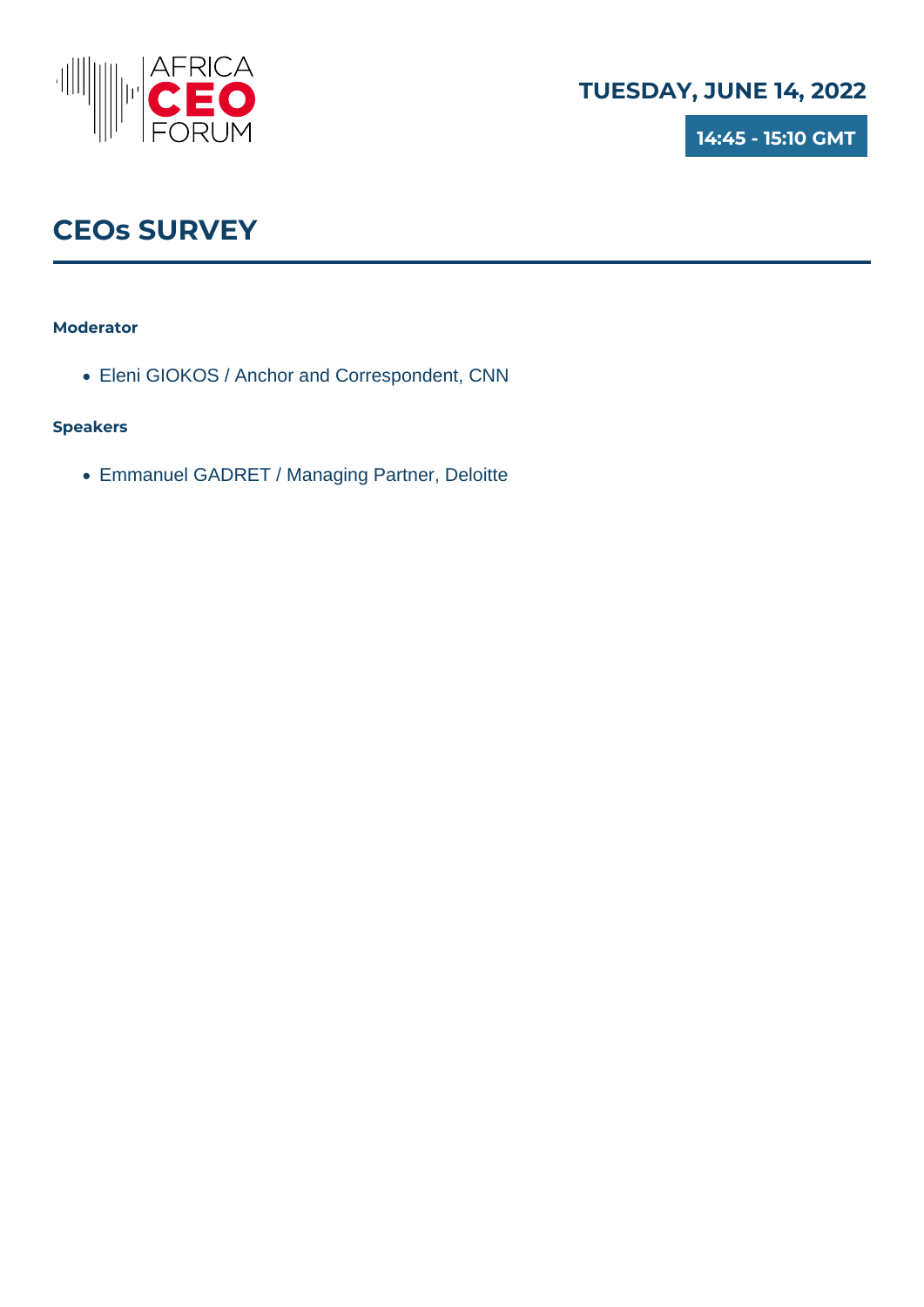

**15:10 - 16:10 GMT**

## **CEO TALK | The Africa we want**

The COVID-19 pandemic has highlighted Africa's dependence on the rest of the world. In 2020, the continent saw its worst recession in 50 years, with foreign direct investment plummeting 16% and exports falling 8.5%. This has resulted in renewed calls for intra-African trade (~15% of total trade) and local manufacturing to underpin Africa's growth strategy. But how do business leaders perceive this ambition? And how can they help deliver on a strategy for economic sovereignty? The continent's top CEOs share their visions of a more shock-resilient Africa.

### Key points

- Does the quest for economic sovereignty threaten private sector competitiveness?
- AfCFTA: Breaking the deadlock
- How can the private sector become more involved in defining national strategies?

### **Moderator**

Abdou DIOP / Managing Partner, Mazars Maroc

- Kuseni DLAMINI / Chairman, Massmart Holdings, Aspen Pharmacare Holdings, Massmart **Holding**
- Delphine TRAORÉ / Regional CEO, Allianz Africa
- Samba BATHILY / CEO, ADS Global
- Abdelaziz MAKHLOUFI / Founder & CEO, CHO GROUP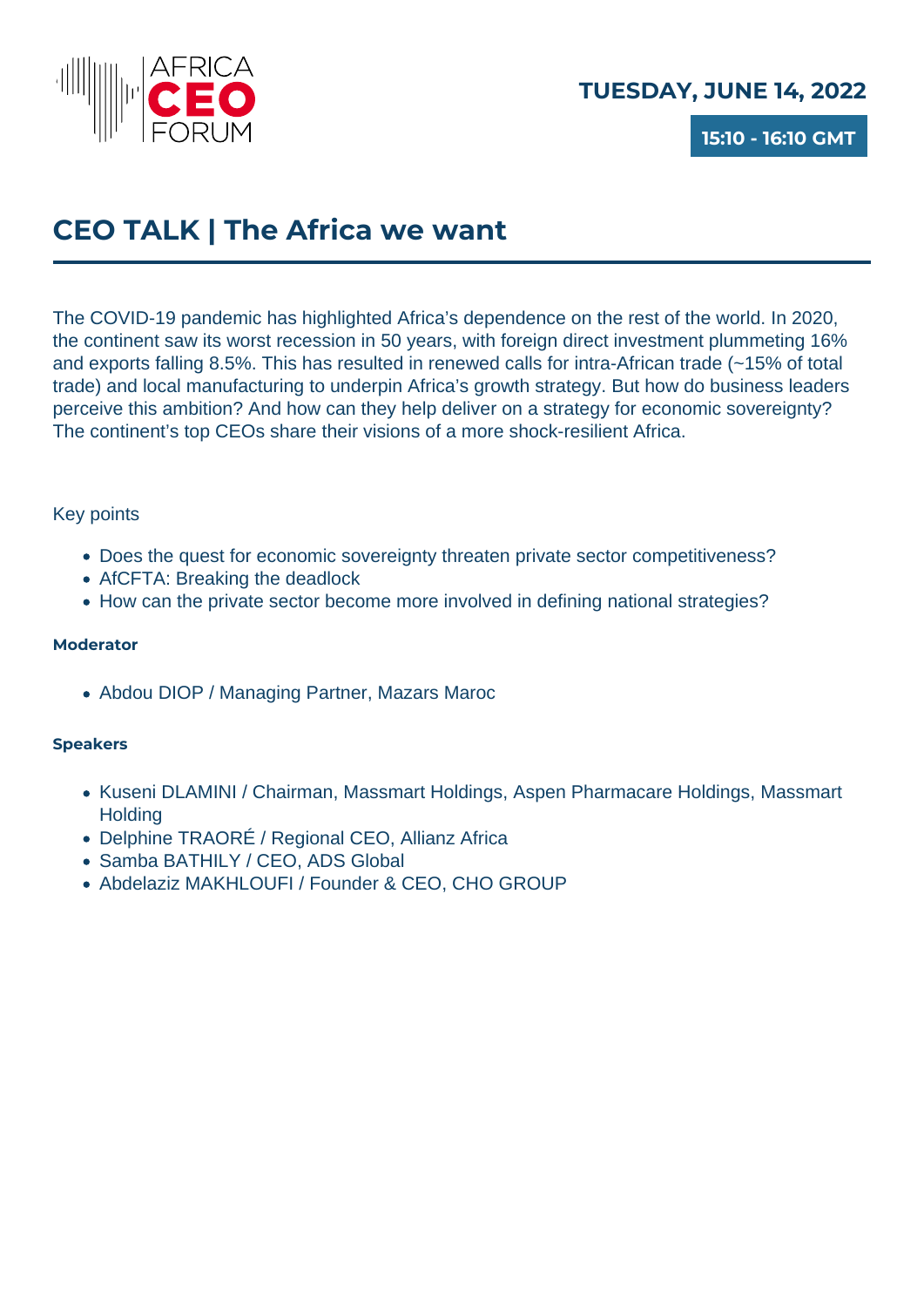

**16:30 - 17:20 GMT**

## **PRESIDENTIAL PANEL | Overcoming the crisis**

Alerts are multiplying on security and stability in Africa. The Russian offensive in Ukraine, which came after two long years of a global health crisis, disjointed value chains and caused global shortages, pushing prices up, particularly wheat (+70% since January). This is worsening an already strained continental food situation, a consequence of excessive dependence on imports, the increase in extreme climatic episodes and a degraded security situation, particularly in the Sahel. Armed conflicts and food insecurity feed each other in a vicious cycle. Three African presidents are meeting to discuss ways to overcome the current and future food, security and climate crises.

#### **Moderator**

Meriem AMELLAL / Journalist & Anchor, France 24

### **Keynote**

• Makhtar DIOP / Managing Director, International Finance Corporation (IFC)

- S.E Mr Macky SALL / President, Présidence de la République du Sénégal
- S.E. Mohamed BAZOUM / President, Présidence Niger
- S.E. Alassane OUATTARA / President, République de Côte d'Ivoire